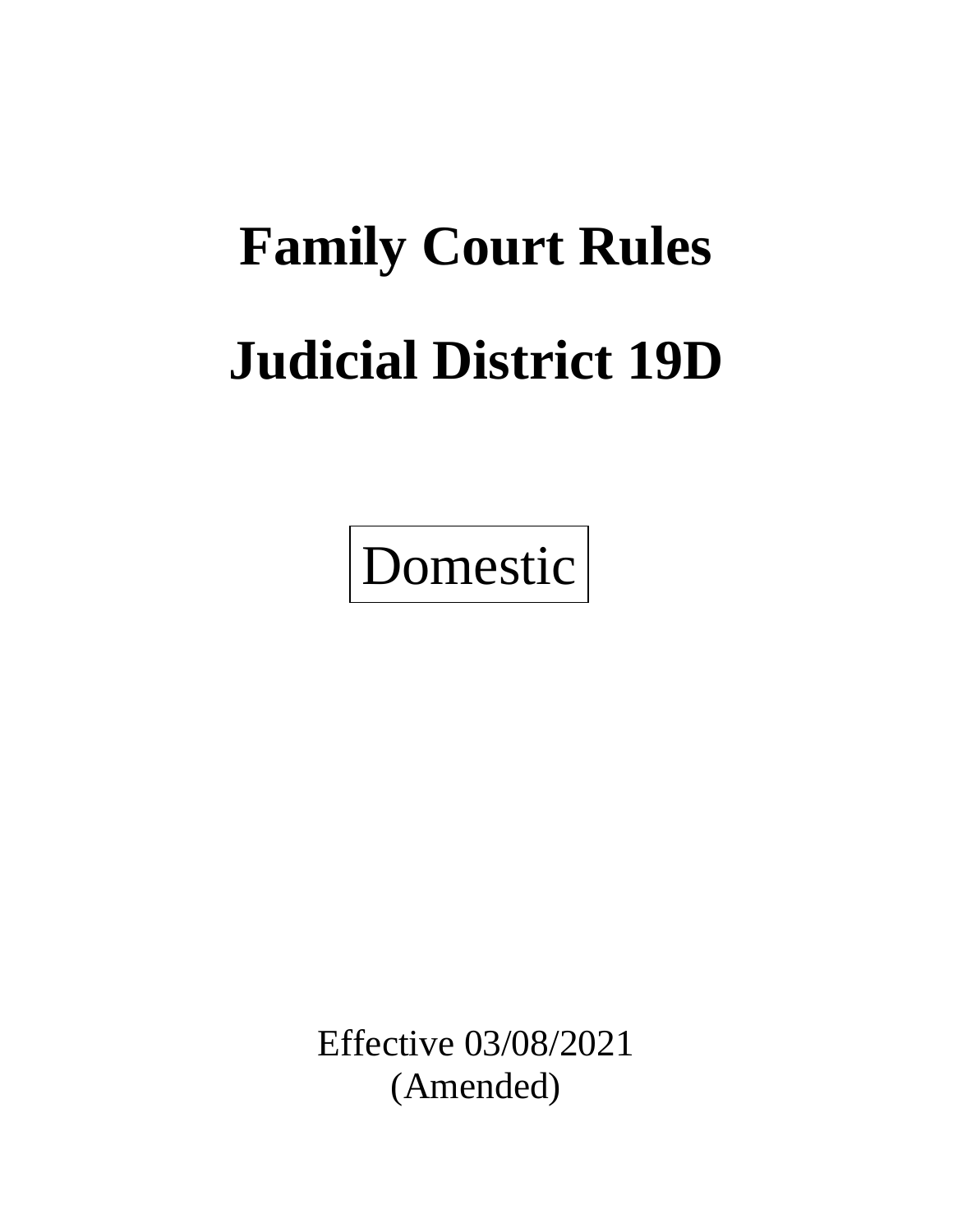## **Table of Contents**

|                                                        | $\overline{3}$ |
|--------------------------------------------------------|----------------|
|                                                        | $\overline{4}$ |
|                                                        | 6              |
|                                                        | 10             |
|                                                        | 10             |
|                                                        | 17             |
| Rule 7: Post-Separation Support and Alimony Procedures | 18             |
|                                                        | 20             |
|                                                        | 23             |
|                                                        | 23             |
|                                                        | 24             |
|                                                        | 25             |
|                                                        | 25             |
|                                                        | 25             |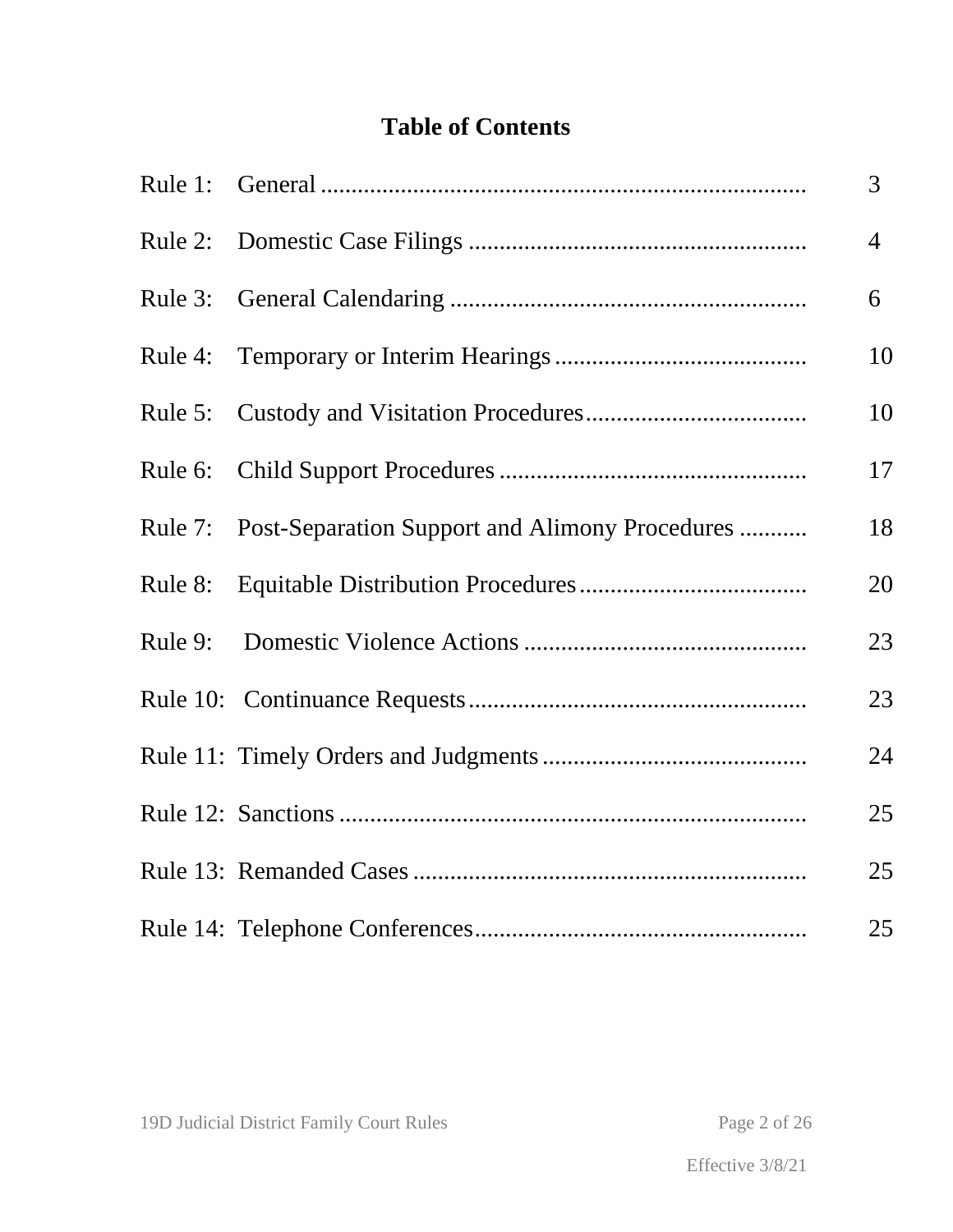### **Rule 1 General**

- **1.1 Purpose** The purpose of these Rules is to provide a framework for the fair, just, and timely resolution of legal issues affecting families and children in this district, whether court intervention is initiated by an individual or a government agency. The Rules are to complement the North Carolina Rules of Civil Procedure, North Carolina Rules of Evidence, and General Rules of Practice for Superior and District Courts.
- **1.2 Goals** Family Court strives to, among other things:
	- incorporate administrative practices which promote timely resolution of family legal issues;
	- provide appropriate dispute resolution services as alternatives to the adversarial process;
	- ensure that participants are treated with dignity, respect, and courtesy; and
	- assure uniform application and enforcement of procedures.
- **1.3 Application** It is recognized that these Rules are not complete in every detail and will not cover every situation that may arise. In the event that these Rules fail to address a specific matter, they should be construed in such a manner as to avoid technical or unnecessary delay and to promote the ends of justice. The Family Court Administrative Staff is authorized to act with discretion subject to consultation with the presiding judge or the Chief District Court Judge in applying these Rules.
- **1.4 Attorneys and Unrepresented Parties Must Comply** Parties and attorneys shall comply with these Rules. Although a party is not required to have an attorney, any party who is not represented by an attorney (Pro Se) must comply with these Rules. All unrepresented litigants must keep the Family Court Office informed of any changes in their mailing address.
- **1.5 Citation** These Rules and all amendments shall be filed with the Clerk of Superior Court of each county in Judicial District 19D and the Administrative Office of the Courts. These Rules may be cited accordingly as Judicial District 19D Family Court Domestic Rules (19DFCDR).
- **1.6 Availability of Rules** The Family Court Staff shall make available a copy of these Rules and any amendments to each member of the Bar of Judicial District 19D. The Family Court Staff will maintain a supply of Rules and associated forms to be furnished to attorneys and the public upon request.
- **1.7 Forms** Except where specifically required herein, where local forms are required by these Rules, counsel or unrepresented parties may use either the forms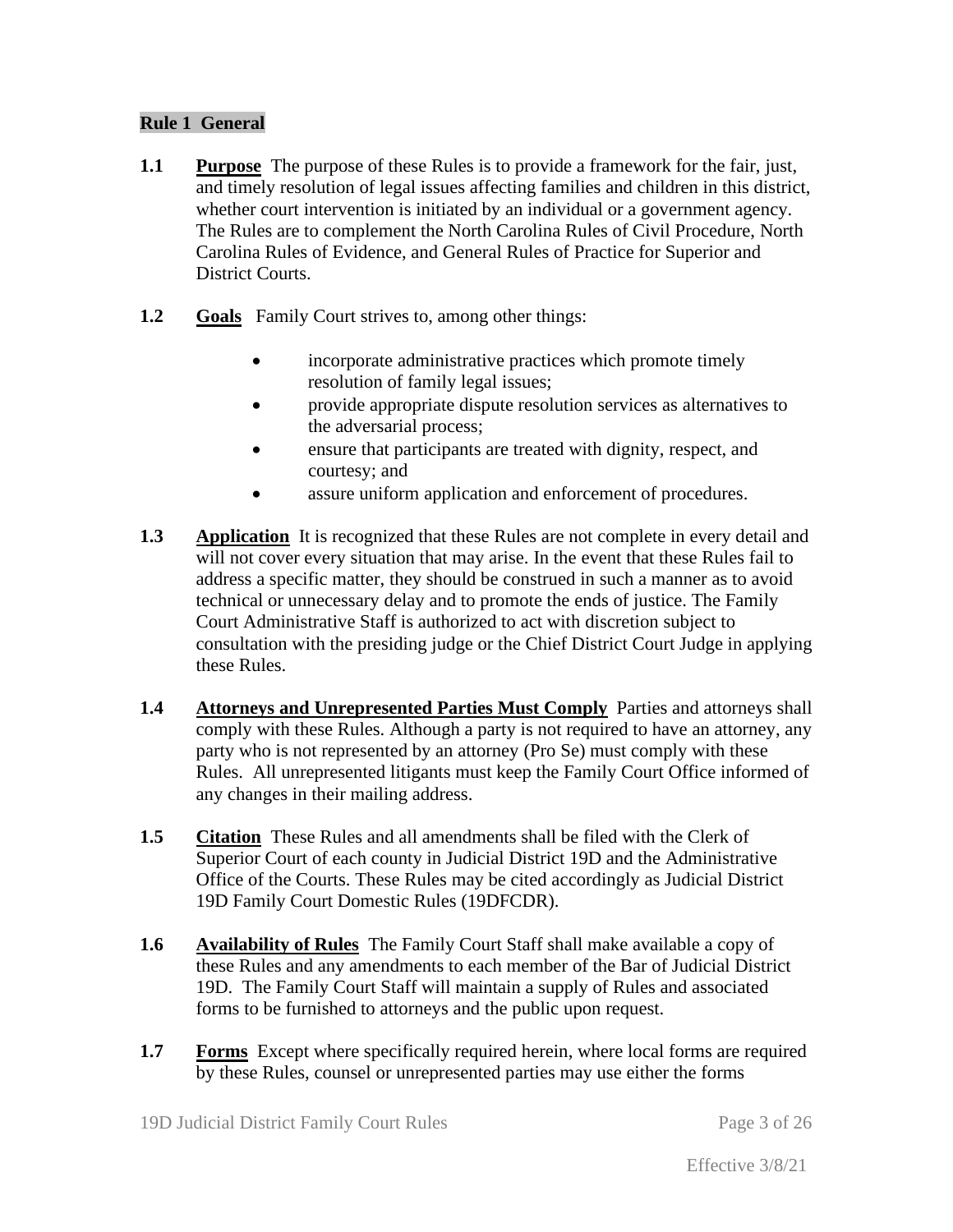provided or a form of their own which substantially corresponds to the specified court form.

- **1.8 Communication with Judges** Attorneys and parties shall not communicate ex parte with a judge except:
	- In the course of official proceedings;
	- In writing, if a copy of the writing is furnished simultaneously to the other party;
	- Orally, upon adequate notice to opposing party; or
	- As otherwise permitted by law.

Before any ex parte communication concerning a case between an attorney and a judge, the attorney must first inform the judge of any other attorneys that might be involved in the case at hand, or in a case in another court that might have overlapping issues. In addition, attorneys shall not engage in conduct intended to disrupt a court; including but not limited to failing to comply with known local customs of courtesy or practice of the Bar or of a particular court without giving opposing counsel timely notice of the intent not to comply, and shall not engage in undignified or discourteous conduct.

This Rule is designed to promote impartiality and decorum of the Court with the same intent of the North Carolina Rules of Professional Conduct.

- **1.9 Notice of Appearance** An attorney must file a Notice of Appearance with the Clerk of Superior Court immediately after agreeing to represent a party in a domestic matter and shall serve a copy upon each counsel of record, unrepresented party and the Case Coordinator. An attorney who files a suit for a plaintiff or who files a timely Answer or other responsive pleading for a defendant need not file a Notice of Appearance, but if the case is on a published calendar, the attorney shall immediately notify the Case Coordinator so that the calendar can be updated. If a plaintiff or defendant adds or changes attorneys, new counsel shall file and serve a copy of the Notice upon each counsel of record, unrepresented party and the Case Coordinator.
- **1.10 Notice of Other Actions** Attorneys and unrepresented parties must notify the Court of any other pending actions that may affect a pending case including bankruptcy and other civil or criminal matters in this district or other districts.

## **Rule 2 Domestic Case Filings**

**2.1 Commencement** No domestic matter, with the exceptions noted below, shall be filed in Judicial District 19D without (1) a date set for an upcoming court event (status conference, pre-trial conference, mediation orientation or hearing) as required by these Rules and (2) a judicial assignment.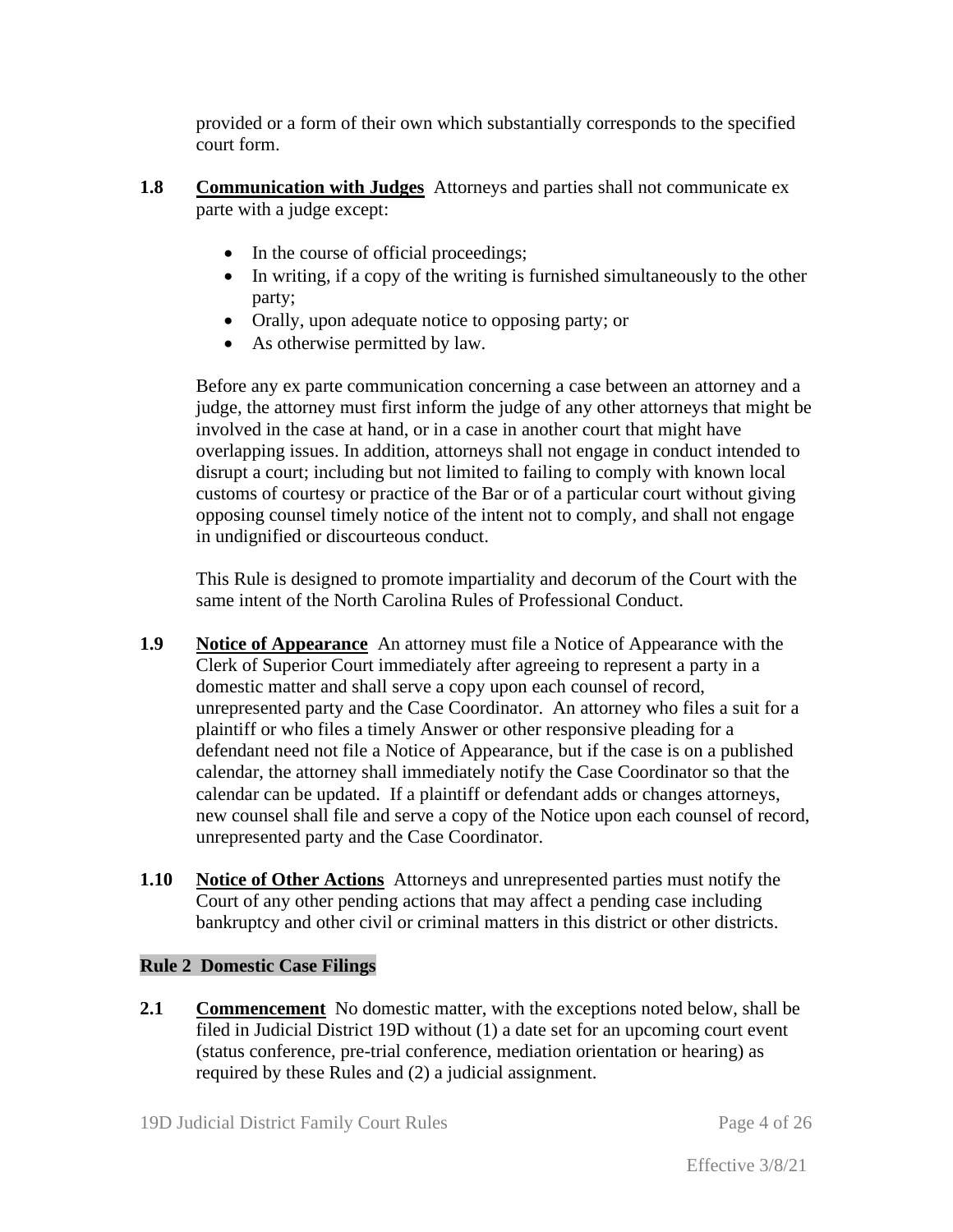Exceptions:

Uncontested divorce actions shall not require a date set for an upcoming court event or a judicial assignment. However, if a date is not set within 120 days, the Case Coordinator shall notify the parties that the case must be scheduled or it will be administratively closed.

The following filings shall not require either the AOC Cover Sheet or the Certification of Judicial Assignment: IV-D cases, UIFSA cases, Involuntary Commitments and Domestic Violence matters.

- **2.2 Requirements** The following steps are required for a party to file:
	- **Step 1** Complete the AOC *Cover Sheet* and provide a copy to the Case Coordinator along with a copy of the Complaint.
	- **Step 2** Meet with or contact the Case Coordinator to receive dates for requisite court events and a judicial assignment. The Case Coordinator shall set court dates in accordance with these rules and assign the case to a Family Court Judge on a random basis. Those families with issues previously assigned to, or heard by, a Family Court Judge (including juvenile court matters) will be assigned to that same Family Court Judge whenever possible.
	- **Step 3** Complete the *Notice of Hearing and Certification of Judicial Assignment* using the judicial assignment and court dates obtained from the Case Coordinator. Failure to truthfully file this Certification may result in sanctions deemed appropriate by the assigned Family Court Judge.

The party must provide the Case Coordinator with the copy of the completed *Notice of Hearing and Certification of Judicial Assignment* form.

**Step 4** File the case with the Clerk of Superior Court accompanied by the original AOC *Cover Sheet* and the *Notice of Hearing and Certification of Judicial Assignment*. The Clerk of Superior Court shall provide a case number at the time of the initial filing and place the number upon the summons. All subsequent pleadings and papers filed with the Clerk and all subsequent communications to opposing parties, attorneys, or court personnel shall contain the proper case number.

If the case is not filed within ten days of receiving court dates from the Case Coordinator, the court or mediation time may be reassigned to another case.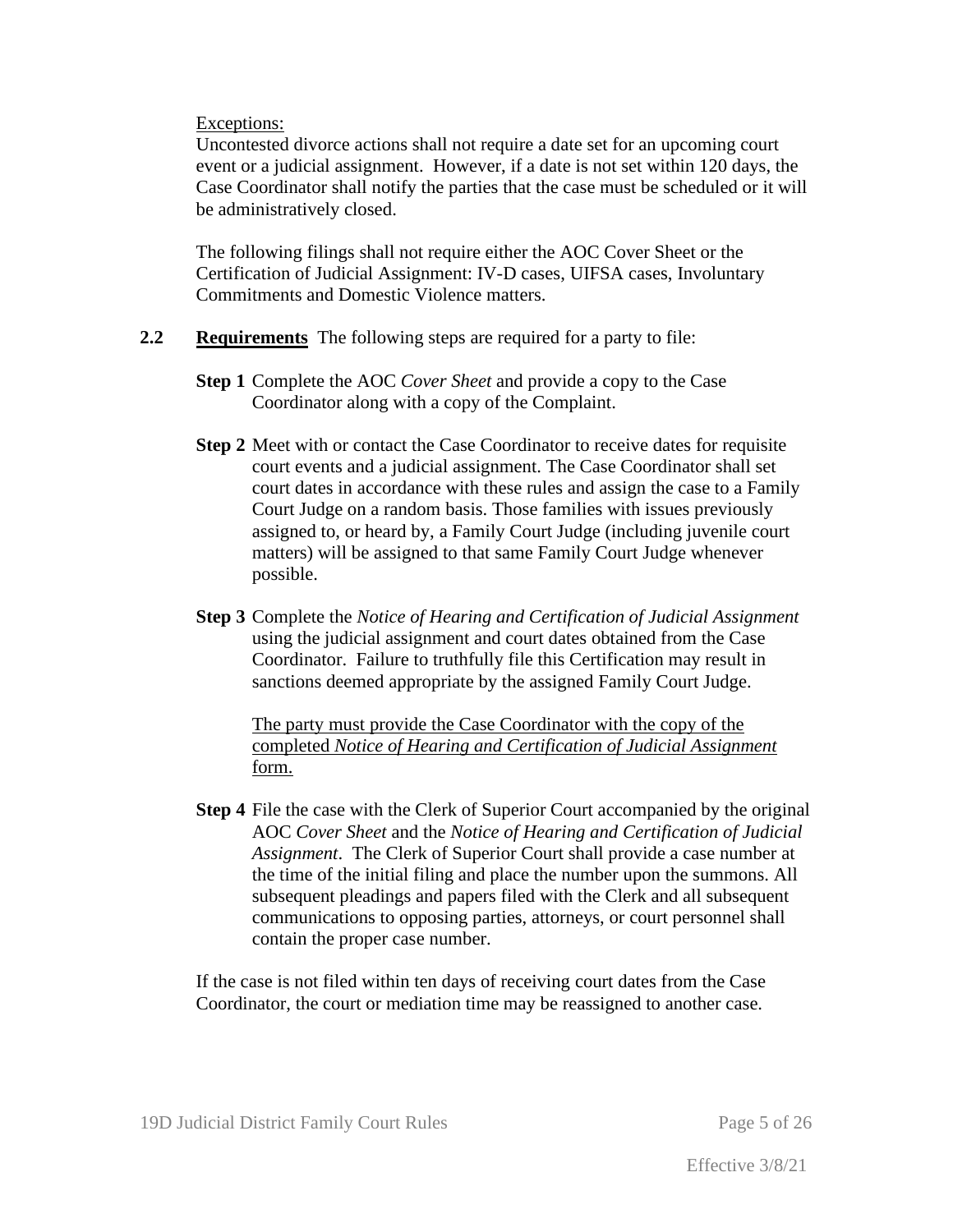#### **Rule 3 General Calendaring**

- **3.1 Case Tracking** The Family Court Staff shall establish and maintain a case tracking system pursuant to Rule 2(c), General Rules of Practice for Superior and District Courts, and in accordance with these Rules as approved by the Chief District Court Judge. The Family Court Staff shall schedule family court cases for court events as may be necessary and appropriate based on the issues raised in the pleadings. The Family Court Administrative Staff shall publish a calendar and distribute the calendar to the Clerk's Office 10 days before the scheduled session.
- **3.2 Attorneys Must Subscribe** Attorneys must subscribe to receive Domestic calendars directly via email. Subscriptions are available through www.nccourts.org. Once the Family Court Staff posts any calendar on the web, subscribed attorneys will be notified via email that the calendar is available. Therefore, all attorneys are deemed to have notice of every calendar published on the website. Attorneys may request a waiver from this requirement from the Chief District Court Judge.
- **3.3 Status or Pretrial Conferences Required** The Case Coordinator shall schedule domestic cases for the appropriate status or pretrial conferences and notify the parties.
- **3.4 Notice is Responsibility of Moving Party** It is the responsibility of the moving party to give notice to the opposing party or counsel immediately of the date, time, and place of the event as set by the Court. The moving party shall file all notices with the Clerk's Office for inclusion in the case file with a copy forwarded to the Case Coordinator. If a court time is changed, a revised Notice of Hearing must be served and filed by the party requesting the revision with a copy forwarded to the Case Coordinator.
- **3.5 Upcoming Court Events** In all actions with pending issues other than uncontested divorces, there shall be scheduled a next court date for the upcoming court event that may be appropriate in the case such as initial scheduling conference, status or interim pre-trial conference, pre-trial hearing, final pre-trial conference, or trial. The Case Coordinators will review and monitor pending actions; and in any case without a properly scheduled court event, the Case Coordinator shall schedule the case for a status conference or as otherwise appropriate to ensure that the Court addresses matters in a timely manner. Scheduling Orders are encouraged; however, trial dates are confirmed only when set by the assigned Judge at the final pre-trial conference.
- **3.6 Consolidated Cases** When cases have been consolidated for trial, they will be regarded as one case for calendaring purposes and will appear under the oldest case number. A copy of the Order consolidating the cases for trial shall be filed in all pertinent court files, and all pleadings or documents filed thereafter shall be captioned with the oldest file number only.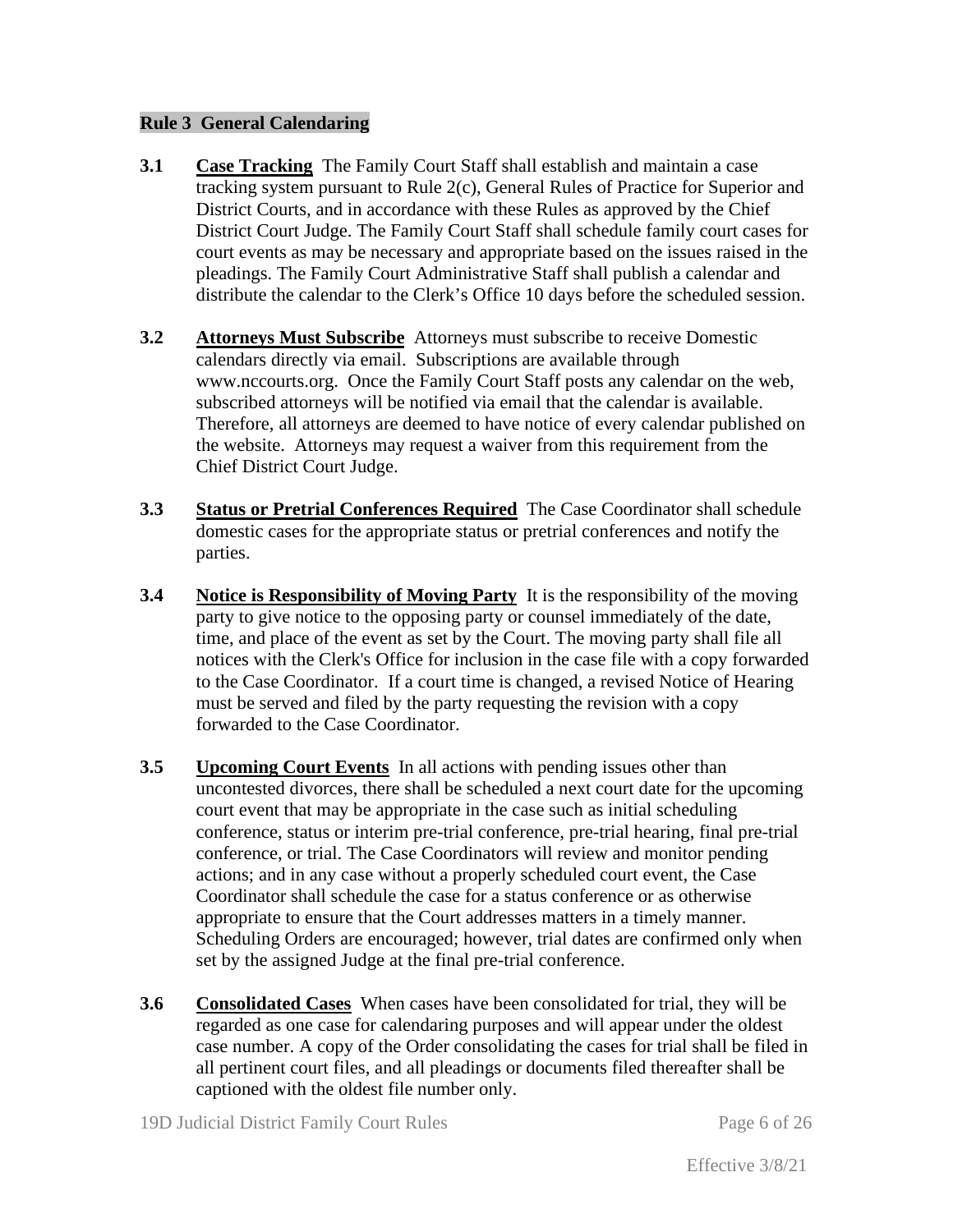- **3.7 Required Court Appearances** All parties and attorneys shall be present and ready to proceed as scheduled when a case is noticed for hearing or trial. Pro Se parties and attorneys shall appear at Status Conferences unless excused by the assigned judge in advance. Parties who are represented by an attorney are only required to attend Status Conferences if ordered by the Court. **Attorneys shall promptly notify the Case Coordinator of any known conflicts with a scheduled court event.** If the attorneys and parties are not present and ready to proceed and have failed to notify the court of any emergency or conflict which would preclude the attorney or party from being present, the Court may impose sanctions for failure to comply with these Rules.
- **3.8 Dismissal for Missed Court Appearances** Any case noticed for a court event, including pre-trial conferences, is subject to dismissal for failure to prosecute if, at the time the matter is called for hearing, the attorneys and parties are not present and ready to proceed, or have failed to notify the court of any emergency or conflict, which would preclude the attorney or party from being present.
- **3.9 Settlement of Contested Issues** Parties are encouraged to engage in settlement discussions at every opportunity. The Family Court recognizes the importance to the family of bringing closure to these disputes and the responsibility of the Court to assist the parties in resolving these disputes. Parties and attorneys are required to appear at scheduled court events as noticed unless otherwise ordered by the Court. If a resolution of the relevant issues is reached prior to the time of court, the attorneys and the parties may, as follows:
	- (1) Appear as scheduled and read the terms of the agreement into the record. If needed, another court date will be scheduled and an appropriate Order shall be prepared, signed, and filed with the Court prior to or at that proceeding; OR
	- (2) Be released from appearance if a Memorandum of Judgment/Order has been executed and signed by the parties, their attorneys, and the assigned Judge. If needed, another court date will be scheduled and an appropriate Order shall be prepared, signed, and filed with the Court prior to or at that proceeding; OR
	- (3) Be released from appearance if an appropriate Order is prepared, signed by the parties and their attorneys, and the assigned Judge, and filed prior to the time of court.
- **3.10 Setting Motions for Hearing** All motions shall be set for hearing by the Case Coordinators.
- **3.11 Motions in the Cause for Contempt** All motions for Orders to Appear and Show Cause for contempt filed with the Clerk of Superior Court shall be submitted to the assigned judge. If the assigned Judge is not available, another

Effective 3/8/21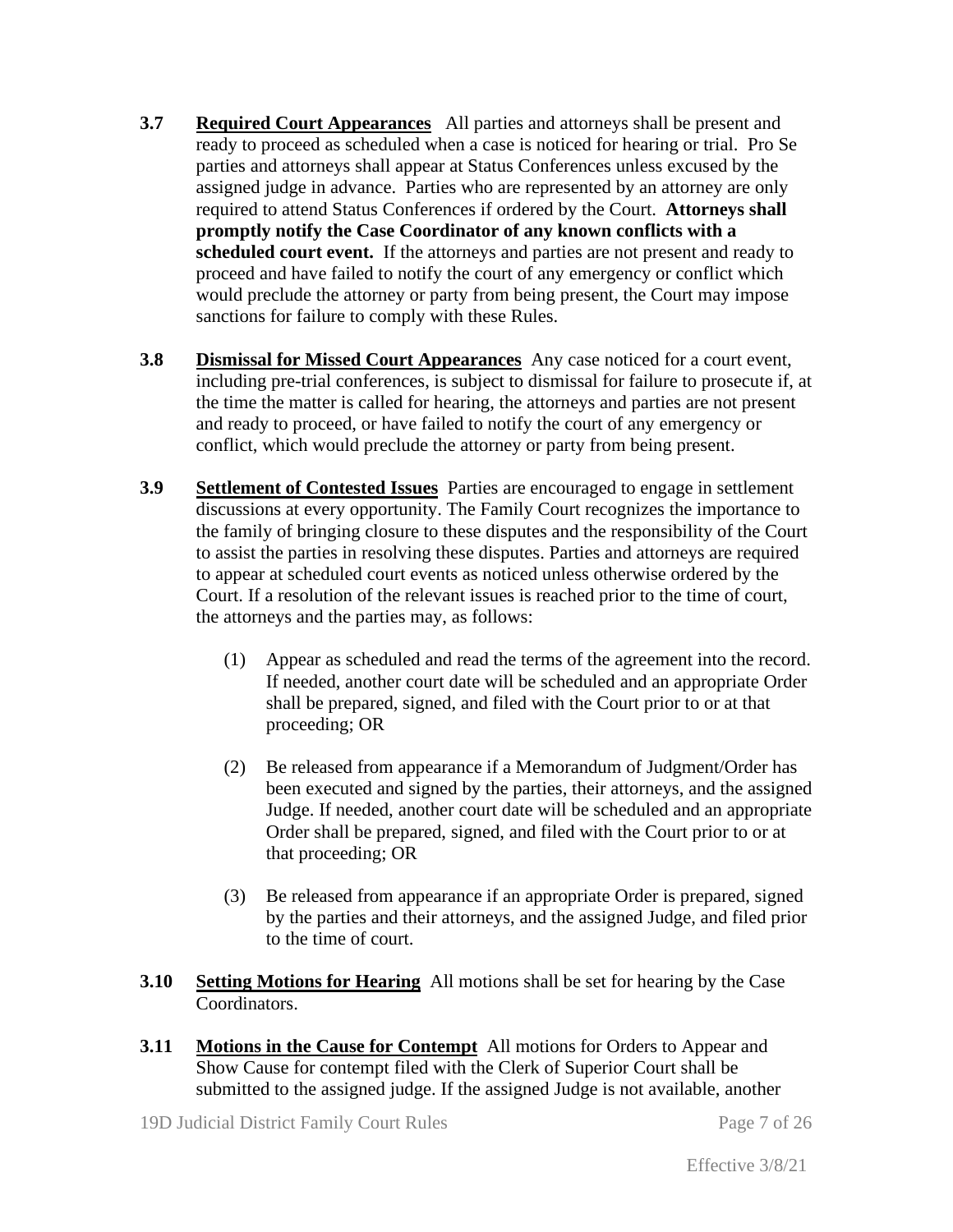Family Court Judge in that county may review the matter. If a Family Court Judge is not available, any District Court Judge may review the matter. Upon issuance of the Order to Appear and Show Cause, the Case Coordinator shall set the case on for a first appearance before the assigned judge. Notice shall be contained in the Order to Appear and Show Cause.

- **3.12 Motions for** *Ex Parte* **Orders** Motions for Ex Parte Orders shall be submitted only for such emergency circumstances as are allowed by the Rules of Civil Procedure, statute or other law.
	- (1) Motions for Ex Parte Orders shall be submitted in writing to the judge assigned to the case. If the assigned judge is not available to hear an ex parte or other emergency matter, another Family Court Judge may hear the matter. If a Family Court Judge is not available, the matter may be heard by any District Court Judge.
	- (2) If a party is represented, reasonable steps should be taken to contact counsel for the opposing party before an Ex Parte motion is submitted. When seeking an Ex Parte ruling, parties shall inform the Court of the identity of any opposing counsel. Before considering a request for an Ex Parte ruling, the Court should inquire about the existence of any opposing counsel and of steps taken to advise opposing counsel in advance of the Ex Parte contact. Ex Parte Orders shall be in writing and shall include the date, time and place such order is scheduled for review. The scope, structure and time limit of the Ex Parte Review Hearing is within the discretion of the presiding judge. Ex Parte Orders that are filed on Monday, Tuesday or Wednesday will have the review hearing scheduled the next week unless otherwise set by the judge. Ex Parte Orders that are filed on Thursday or Friday will have the review scheduled during the second week after the Order is filed unless otherwise set by the judge. If the review hearing is continued, it should be continued to the assigned judge's next term unless the presiding judge determines an earlier hearing is necessary.
	- (3) If any Ex Parte communication with a Judge occurs without the other party or lawyer present, then the attorney or party must promptly deliver a written copy of such communication to the opposing party or counsel by the same means used to deliver the communication to the judge, i.e. hand delivery, facsimile, express mail or otherwise.
- **3.13 Jury** Issues to be determined by a jury in any domestic case shall be scheduled for trial during the next available jury session.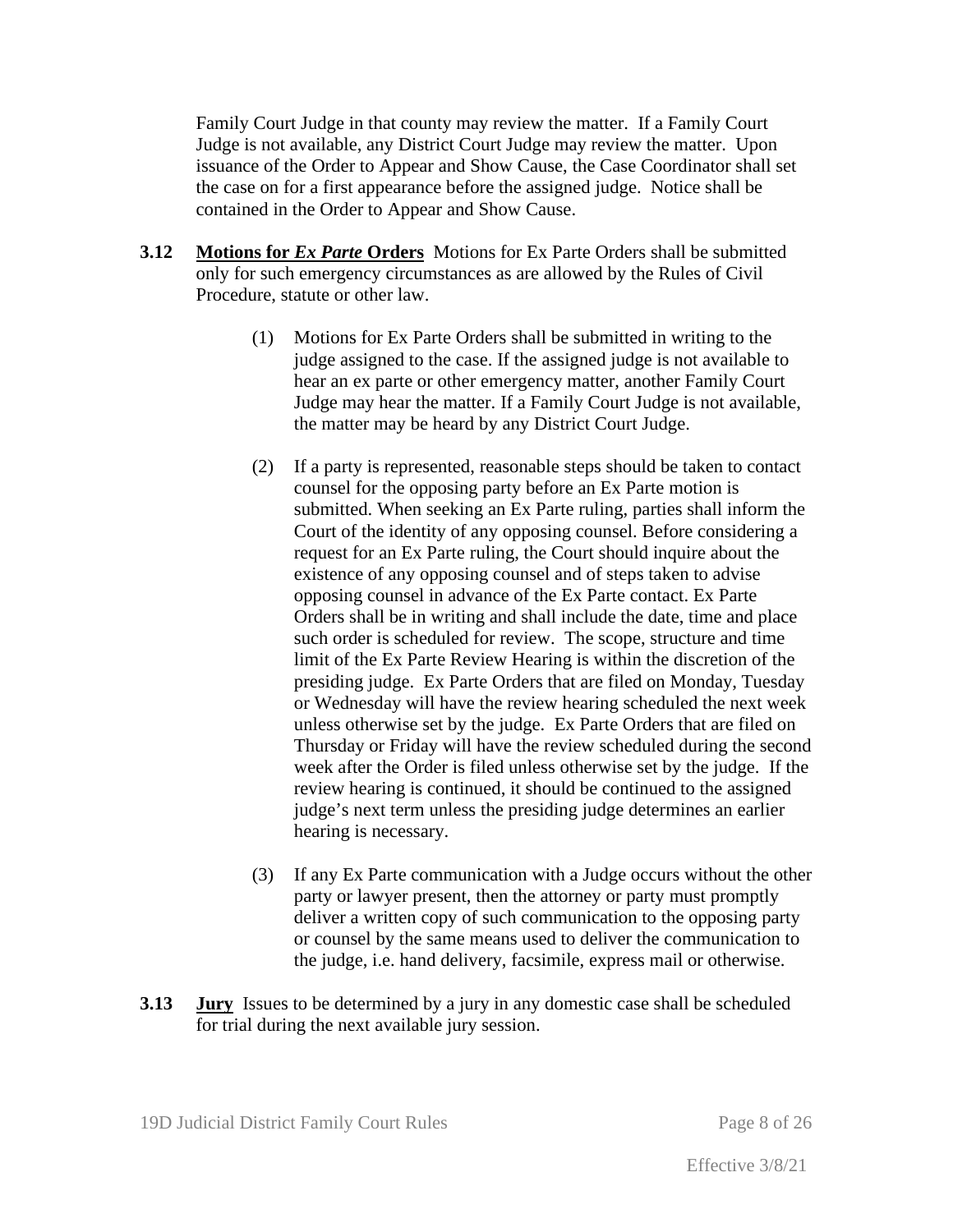- **3.14 Peremptory Hearings** Requests for a peremptory setting shall be submitted in open court or sent to the Case Coordinator in writing with a copy sent to the other party or counsel.
- **3.15 Sessions of Family Court** The schedules for Family Court civil sessions shall be posted in the Family Court office. The schedules will also be posted on the website.
- **3.16 Managing and Closing Cases** The Family Court Staff shall monitor the pending docket and manage the cases so that all issues can be expeditiously resolved. Attorneys shall cooperate in assisting the Case Coordinators in identifying the issues to be heard in cases in which they are involved. Therefore, attorneys and parties should be careful in using and accurately preparing the *AOC Cover Sheet* required for domestic filings.

In Family Court matters, when a Judgment or Order is entered which renders moot issues not addressed in the Order, the Clerk shall close the moot issues administratively upon being informed of the Judgment or Order resolving the main issue. Therefore, the Clerk shall administratively enter as closed and remove from the pending docket the following issues, which are moot:

- (1) The entry of a final Equitable Distribution Order shall close any request for an Interim Distribution;
- (2) The entry of an Alimony order shall close any request for Post-Separation Support;
- (3) The entry of a Divorce Judgment shall close a request for Divorce from Bed and Board, whether the Divorce is entered in the main action or in a collateral action between the parties. To complete the record, the Clerk may place a certified copy of the Divorce Judgment in the case in which the Divorce from Bed and Board is pending if the Divorce was granted in a separate action;
- (4) A final Custody Order shall close any request for Temporary Custody; and
- (5) Orders for Judgments resolving all other issues shall close any request for "such other relief as may be appropriate" or similar requests for unspecified additional relief.
- **3.17 Administrative Orders** If a case is made inactive by an Administrative Order, either party may submit a Motion to Reinstate to the Case Coordinator for the assigned Family Court Judge to review. The assigned Family Court Judge can decide to reopen the case without a hearing or schedule a hearing to determine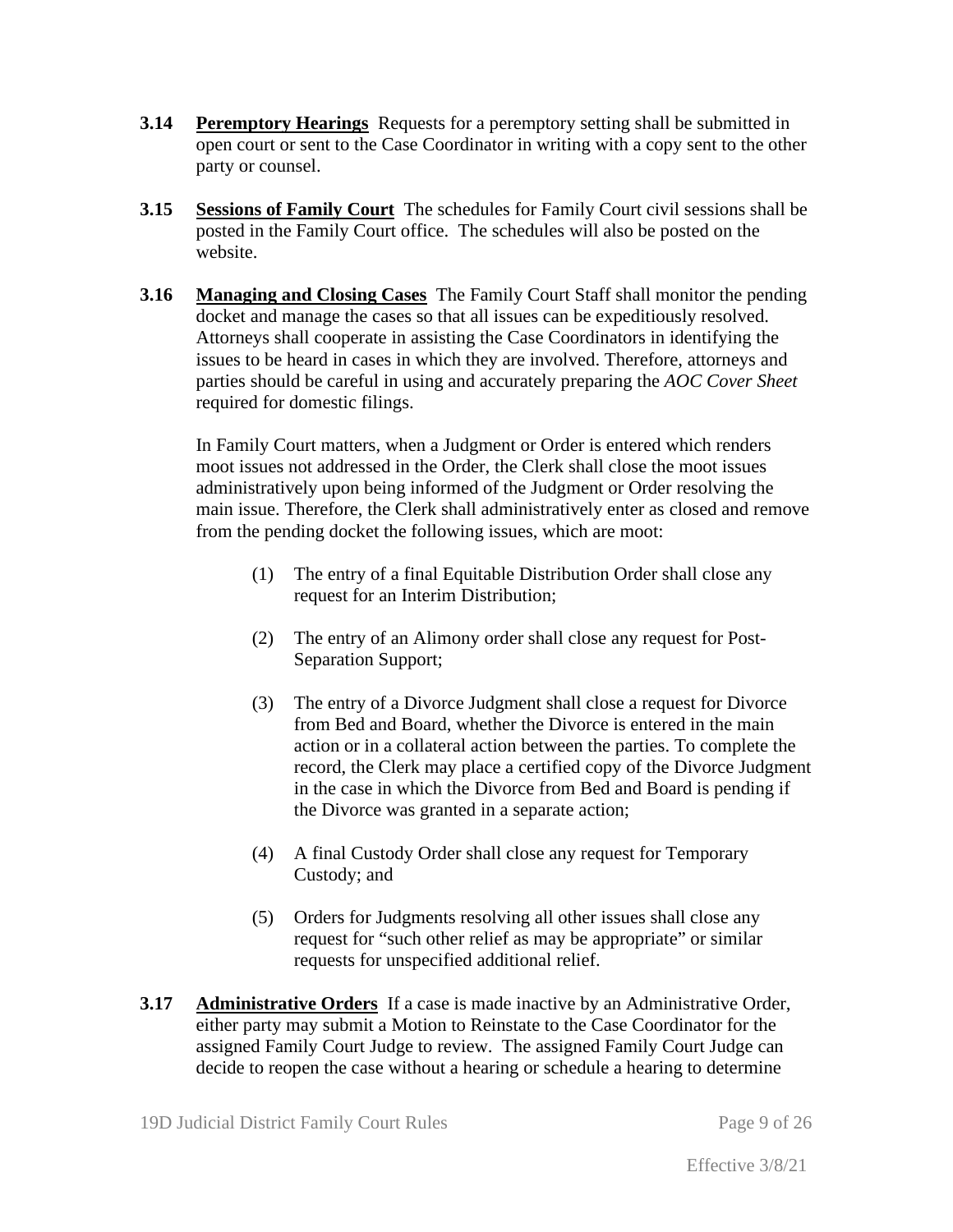whether the case should be reopened. If the case is reopened, the Case Coordinator will set the matter for a hearing.

#### **Rule 4 Temporary or Interim Hearings**

- **4.1 Temporary Hearings** Temporary hearings include hearings requesting custody, visitation, child support, post-separation support, reviews of *Ex Parte* Orders (except domestic violence cases) and interim partial distributions. Temporary hearings may be heard on affidavits.
- **4.2 Service of Affidavits** Unless otherwise stated in these Rules, affidavits for temporary hearings must be served in accordance with the North Carolina Rules of Civil Procedure - when a motion is supported by affidavit, the affidavits shall be served with the motion; opposing affidavits shall be served at least two days before the hearing. If the opposing affidavit is not served on the other parties at least two days before the hearing on the motion, the court may continue the matter for a reasonable period to allow the responding party to prepare a response, proceed with the matter without considering the untimely served affidavit or take such other action as the ends of justice require. For the purpose of the two day requirement, service shall mean personal delivery, facsimile or other means such that the party actually receives the affidavit within the required time. The affidavits shall be filed with the Court on the date of hearing.
- **4.3 Parties and Their Attorneys** Parties and their attorneys, if any, shall be present at the hearing.
- **4.4 Time Limits** Temporary hearings for custody shall be limited to two hours. Temporary hearings for all other matters shall be limited to one hour. Each party shall be allocated one-half of the time to be used for direct examination of the party's witnesses, cross-examination of the other party's witnesses, examination of affidavits, and opening and closing statements. It is anticipated that most Temporary Hearings will conclude within these time limits because of the exchange of information between the parties before the hearing; however, this time limit may be extended in the discretion of the presiding Family Court Judge for good cause.

#### **Rule 5 Custody and Visitation Procedures**

**5.1 New Actions, Modifications, or Any Pleading Seeking Custody/Visitation** After a party has contacted the Case Coordinator as required by these Rules, the party may file the pleading with the Clerk of Court. If the party does not file the pleading within 10 days of contacting the Case Coordinator, the party must notify the Case Coordinator.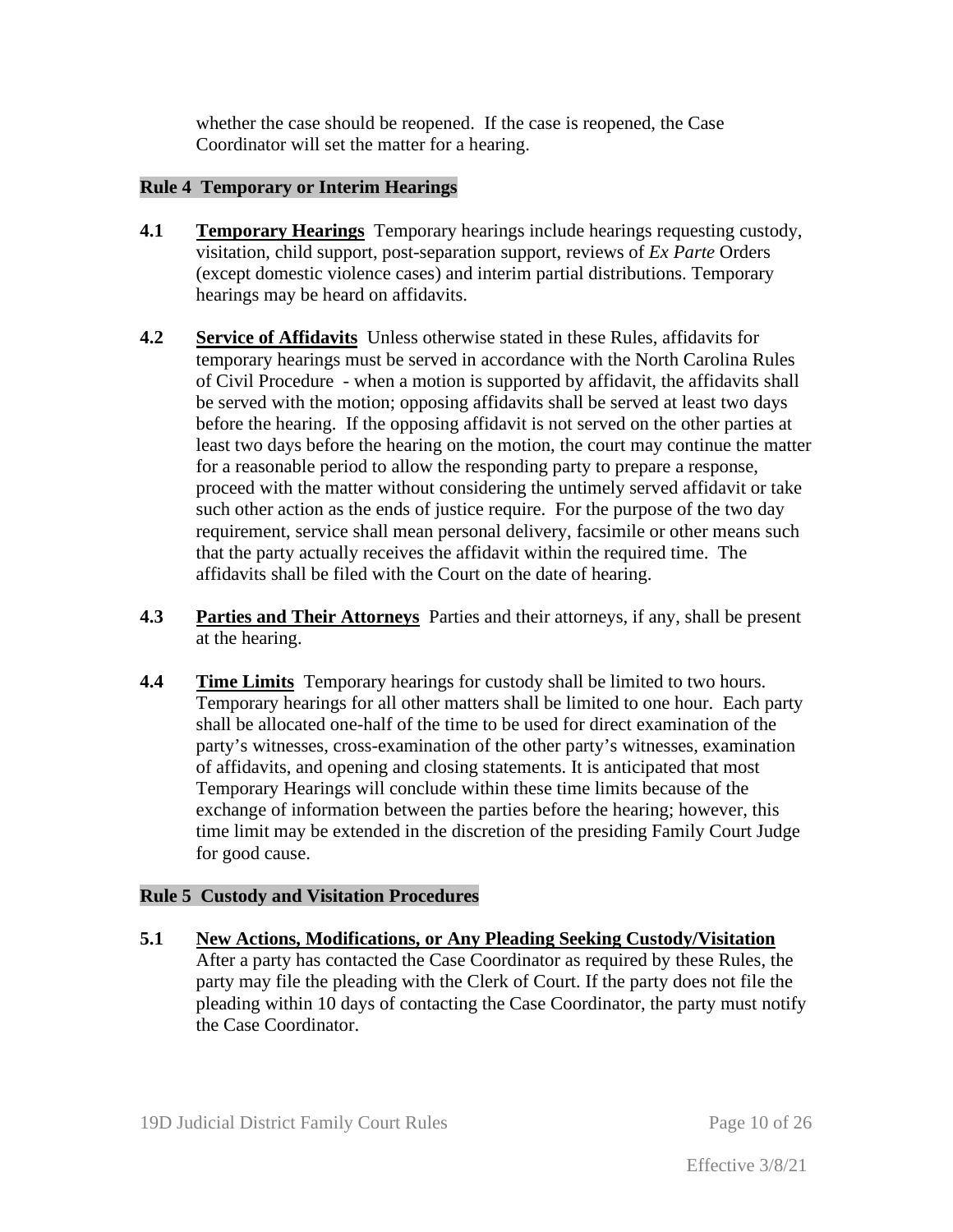**5.2 Moore County - Scheduling** The Case Coordinator shall schedule the Orientation to Mediation for the parties within 45 days and allowing for ten day notice.

**Hoke County - Scheduling** The moving party shall schedule the Orientation to Mediation for the parties within 45 days of filing the action and allowing for ten days' notice. The moving party shall send a copy of the *Custody Mediation Orientation Notice* and local *Coversheet for Custody Mediation* form to the Custody Mediator when filed.

**5.3 Temporary Hearings** Either party or attorney may request the scheduling of a temporary hearing on the issue of custody or visitation. Upon request, the Case Coordinator will schedule a temporary hearing within 45 days before the assigned Judge on the issue of temporary custody or visitation and inform the parties or their attorneys of the date, time, and place of the hearing. The parties will still participate in Custody Mediation.

#### **5.4 Responsibility of the Moving Party at the time of filing** The moving party shall serve on the opposing party:

- (1) The pleading;
- (2) The *Notice of Mediation* (Moore County) or *Custody Mediation Orientation Notice* and local *Coversheet for Custody Mediation* (Hoke County);
- (3) The Notice of Parent Education;
- (4) The Notice of Hearing and Certification of Judicial Assignment setting the temporary hearing date if temporary relief was requested.
- **5.5 Mandatory Parent Education** The parties to any custody or visitation action, including initial filings and modifications, shall attend the *Parenting Under Two Roofs* workshop presented by the Family Life Council or any other similar workshop approved by the Chief District Court Judge. Within ten days of initiating a custody or modification of custody action, the moving party shall register for the workshop and pay the fee as directed by the agency. Within ten days of service, the responding party shall register for the class and pay the fee as directed by the agency. A copy of the Certificate of Completion shall be filed and served on the opposing party.
- **5.6 Waiver of Parent Education** Attendance may be waived for good cause. A party who has attended the workshop within the prior three years or a party who resides more than 50 miles from this workshop or any similar workshop may be considered good cause. Parties desiring a waiver shall complete and submit a Motion to Waive Parent Education to the Family Court Staff for the assigned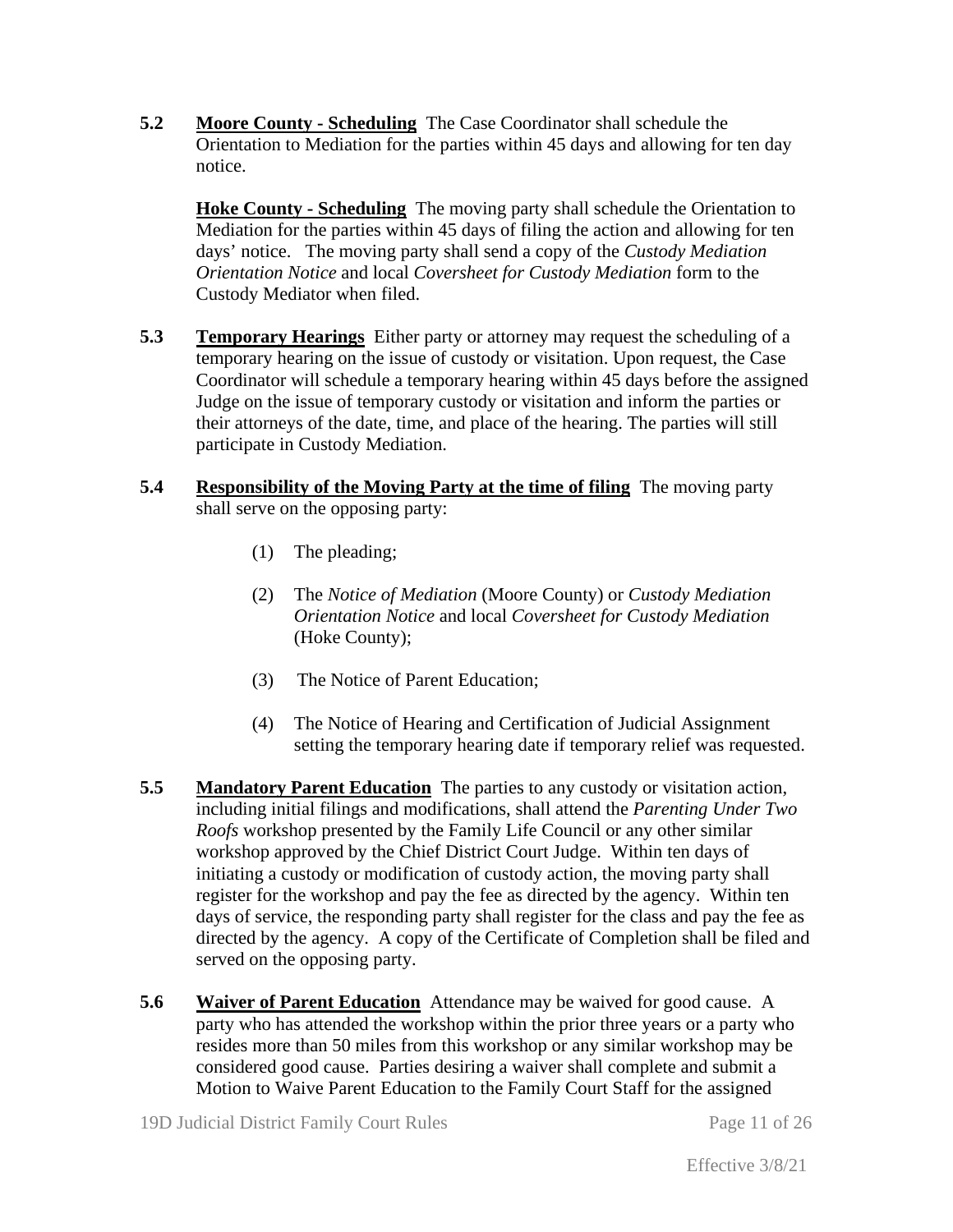Family Court Judge to review. If the opposing party is represented, the Case Coordinator shall contact the attorney to determine if there is an objection to the Motion. The assigned Family Court Judge will make a decision based on the submission with or without a hearing as determined by the judge.

**5.7 Failure to Comply with Parent Education Requirement** The failure of a party to comply shall subject that party to sanctions as provided in Rule 12.

#### **The following Rules reflect NCGS 7A-494, 7A-495 and 50-13.1:**

- **5.8 Mandatory Child Custody and Visitation Mediation** The parties to any custody and/or visitation case, including initial filings and modifications, shall participate in mandatory mediation prior to trial of these issues, unless exempted by the Court.
- **5.9 Purpose of Mediation** The purpose of the Child Custody and Visitation Mediation program is to provide the services of a skilled Mediator to the parties involved in a custody or visitation dispute. The goal of the program is to reduce stress and anxiety experienced by children in separation and divorce by furnishing an alternate way for the parties to resolve contested custody or visitation issues. Ideally, an educational process begins in mediation that helps the parties focus on parenting their children during this stressful period by recognizing and planning for the needs of their children during the changes in the family structure. A successful mediation may help the parties put a Parenting Agreement in writing, assist them in resolving future problems without recourse to the courts, and reduce the stress of re-litigation of custody and visitation issues.
- **5.10 Opportunities for Parties through the Mediation Program** Through mediation the parties have the opportunity to:
	- (1) Reduce any acrimony that exists between the parties regarding the dispute of custody or visitation.
	- (2) Develop custody and visitation agreements that are in the child's best interest.
	- (3) Participate in a process that invites informed choices and, where possible, gives the parties the responsibility for making decisions about their child's custody and visitation.
	- (4) Minimize the stress and anxiety experienced by the parties, especially the child.
	- (5) Reduce the stress and expense of litigation of custody and visitation disputes.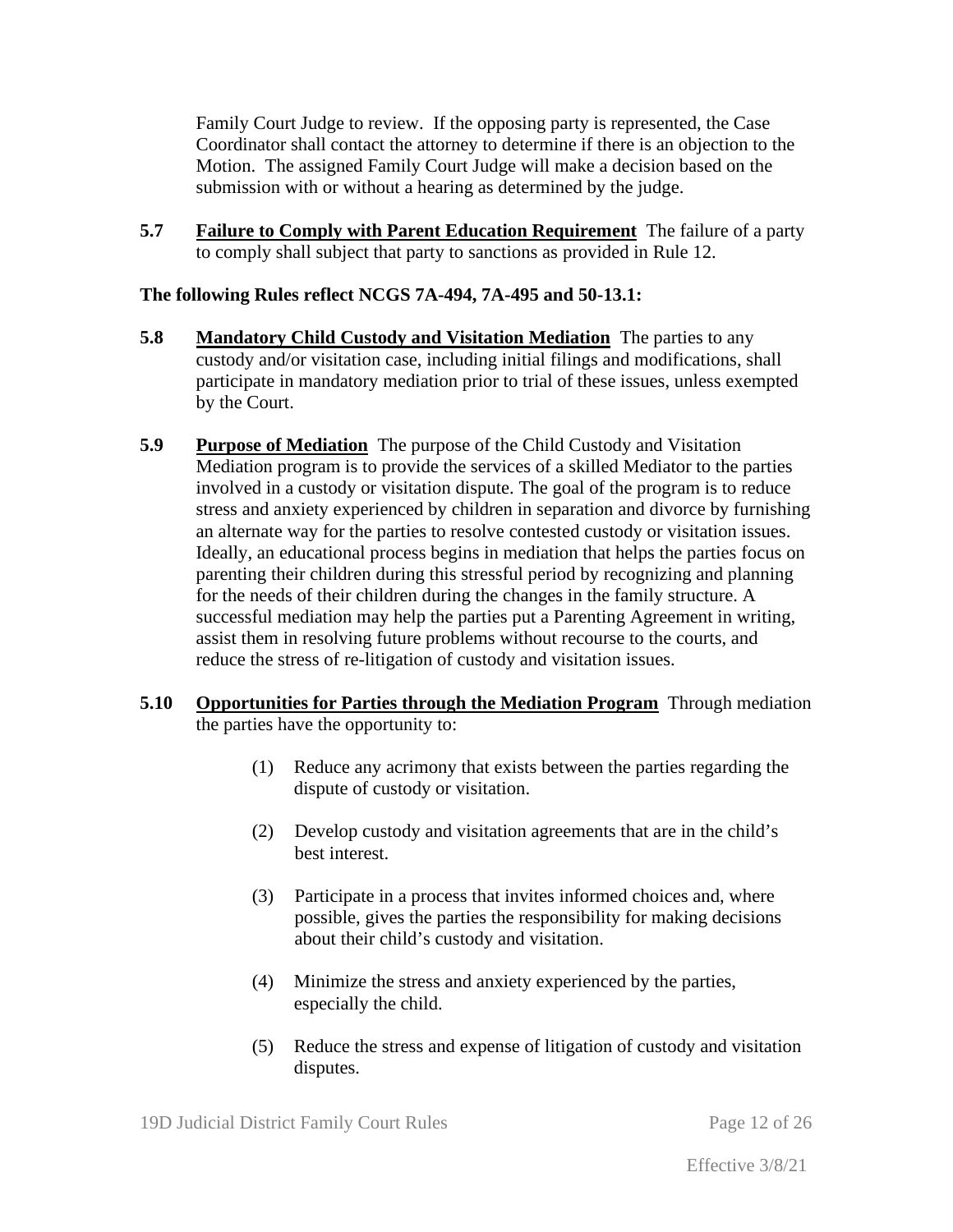- **5.11 Attendance** The parties named as the plaintiff and defendant in the filing are required to attend (1) an orientation to mediation and (2) at least one mediation session. If a party fails to participate in accordance with these Rules, the case will be closed in mediation and referred to the Case Coordinator who will promptly schedule the case for a Status Conference in front of the assigned judge. The Mediator will use a *Mediation Outcome* form to update the Case Coordinator and attorneys.
- **5.12 Failure to Appear** After notice, the failure of any party to appear for a scheduled orientation or a mediation session may result in the following sanctions:

#### First failure to attend Orientation:

The Mediation Staff or Family Court Staff is authorized to notify the person of possible sanctions and reschedule the Orientation.

#### First failure to attend a Mediation Session OR Second failure to attend Orientation:

The Mediation Staff shall report the failure to attend to Family Court. The person failing to appear is subject to a \$100 fine plus the cost of any expenses incurred by the other party as determined at the next scheduled Status Conference.

Any subsequent failure to attend - A Show Cause Order shall issue for a contempt hearing before the assigned Family Court Judge and such sanctions as may be appropriate may be imposed.

- **5.13 Orientation** Prior to the mediation sessions, parties shall attend an Orientation to mediation where the goals and procedures of the mediation process are explained by the mediator. Orientation lasts approximately 2 hours (including the completion of a questionnaire and the scheduling of appointments for the first mediation session). Children are not included in the Orientation session. If the parties have attended an Orientation within the previous three years, they do not need to attend an Orientation if they return to mediation.
- **5.14 Mediation Session** Only parties named in the suit are permitted to be present in the mediation session; however, other parties may be present only with the consent of the parties involved and at the discretion of the Mediator. Generally, children are not permitted to attend the mediation session unless that is agreed to in advance by both parties and the mediator. All participants in mediation are bound by the statutory requirement of confidentiality. The Mediator shall set the rules of behavior for the presence of other parties at his/her discretion. Each mediation session lasts approximately two hours. Frequently, parents spend more than one session resolving issues centered on parenting their children. Each case is unique, but the number of mediation sessions is usually one or two. The mediator helps to provide an environment where parents can: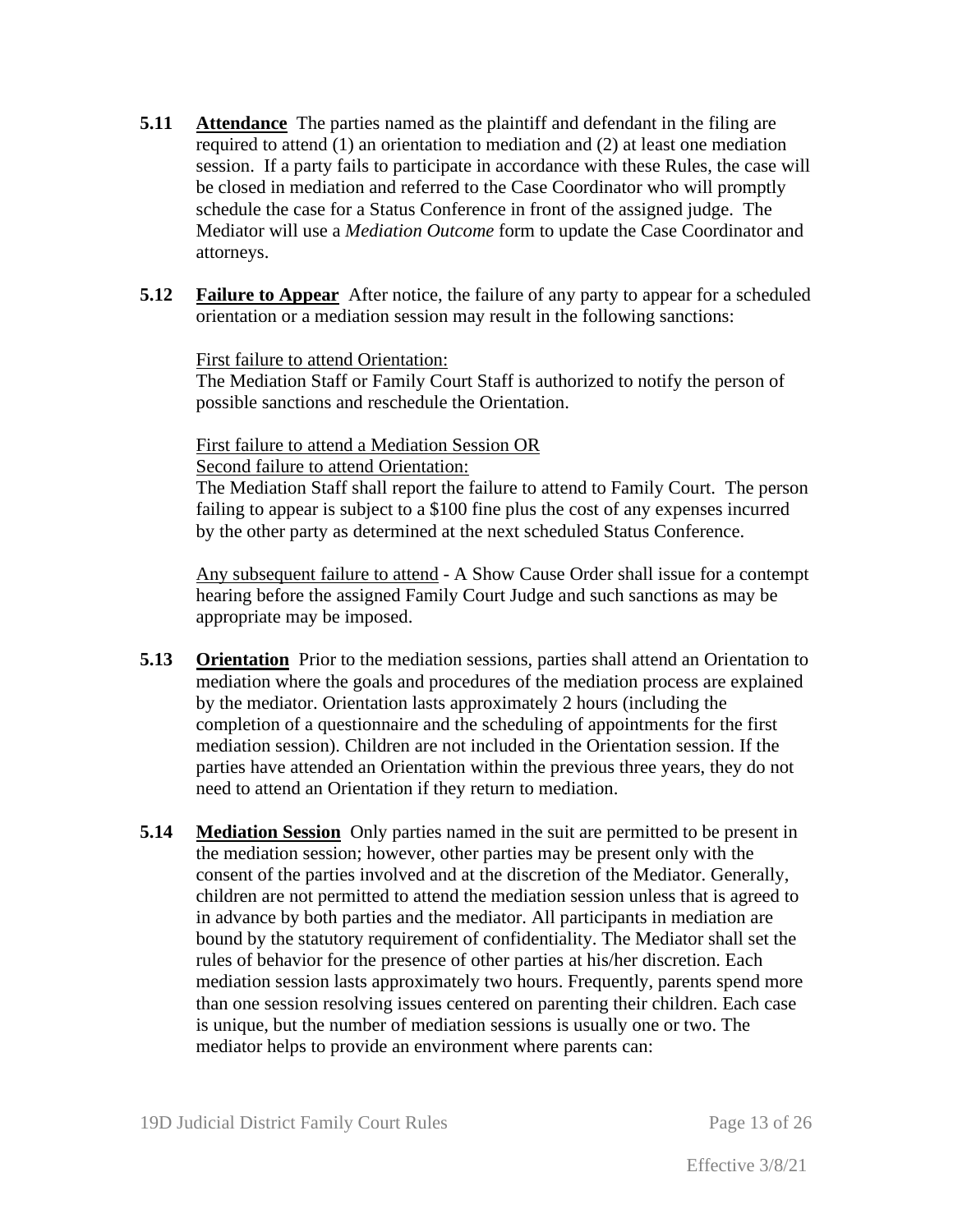- (a) engage in problem-solving that focuses on the needs of their children;
- (b) utilize the strengths of all concerned in reorganizing the family;
- (c) find ways to provide continuity and stability in the child's life; and
- (d) examine their responsibility for their children.

The mediator does not decide issues, but provides a structure where parents can develop a parenting plan. Parents are not required to reach an agreement in mediation.

- **5.15 Discovery** No discovery regarding a custody or visitation claim shall be conducted until the mediation process is complete or has been exempted by the Court. With the exception of oral depositions of parties, discovery may proceed regarding financial considerations.
- **5.16 Subsequent Mediation Sessions** A party must attend the Orientation and first mediation session. The Mediator will schedule any subsequent mediation sessions with consent of the parties and at the discretion of the mediator.
- **5.17 Expedited Mediation** In some cases, the parties may be best served by attending orientation/mediation immediately. The parties must contact the Mediation Office to discuss this option.
- **5.18 Waiving the Custody Mediation Process** In some instances, such as an ongoing investigation by the Department of Social Services, the mediator may determine a case is inappropriate for mediation and release the case for the Case Coordinator to schedule in Court. In other instances, a party may move to waive mediation for "good cause". Good cause is defined as including, but not limited to the following as set out in General Statute 50-13.1(c): "(1) showing of undue hardship to a party; (2) an agreement between the parties for voluntary mediation, subject to court approval; (3) allegations of abuse or neglect of the minor child, (4) allegations of alcoholism, drug abuse, or spouse abuse; or (5) allegations of psychological, psychiatric, or emotional problems." A showing by either party that the party resides more than 50 miles from the court may be considered good cause. Before a mediation waiver based on distance is considered, any North Carolina resident must provide verification of attendance at a Mediation Orientation in a North Carolina county or provide an explanation why such attendance is not possible. Parties desiring an exemption shall complete and submit a Motion to Waive Mediation to the Case Coordinator for the assigned Family Court Judge to review. If the opposing party is represented, the Case Coordinator shall contact the attorney to determine if there is an objection to the Motion. The assigned Family Court Judge will make a decision based on the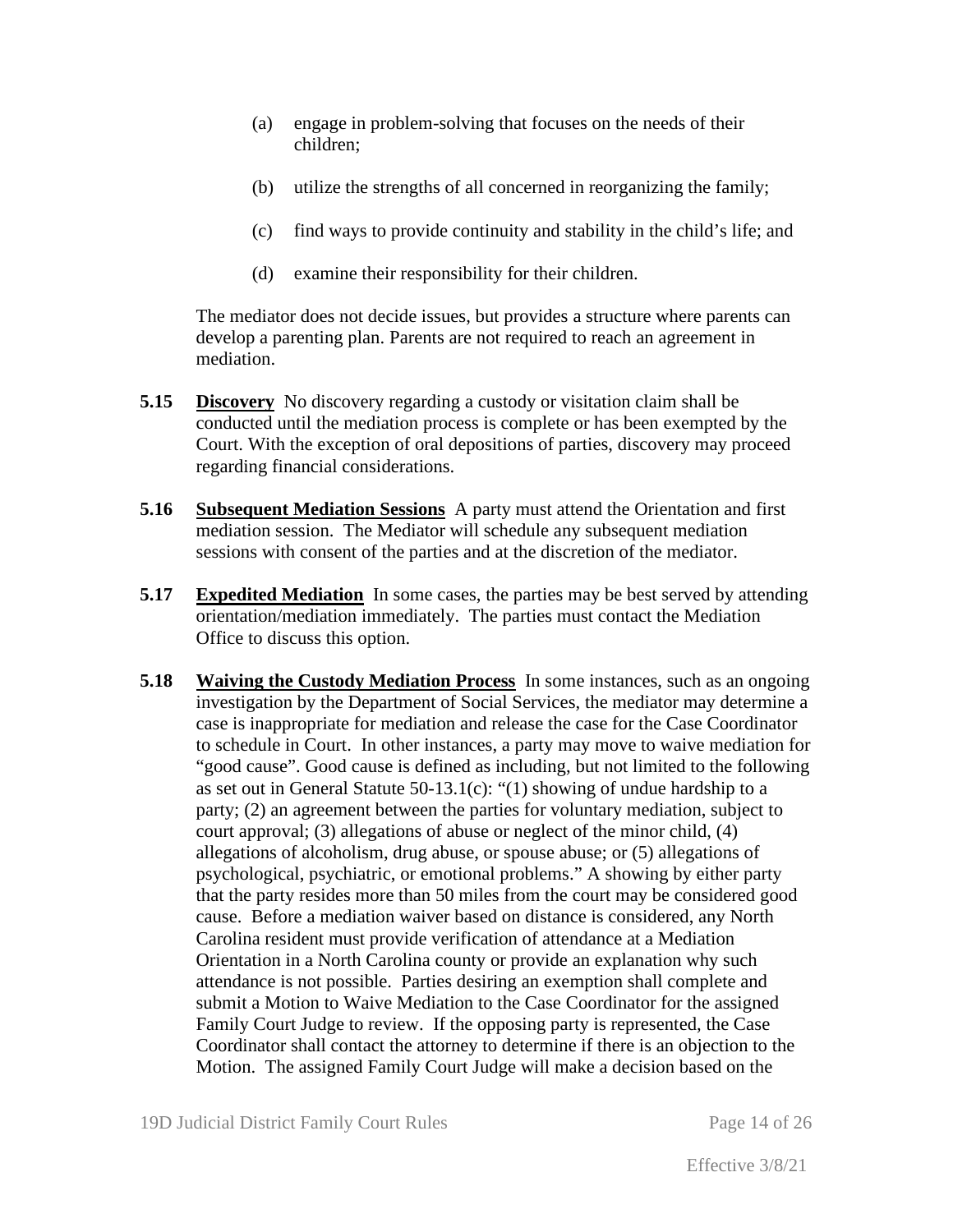submission with or without a hearing as determined by the judge. If mediation is exempted, the Case Coordinator will set the matter for trial.

- **5.19 Full Parenting Agreements** If the parties are able to reach a full parenting agreement, the Mediator will prepare a draft and distribute copies to all parties and their attorneys. A time will be scheduled with the parties to return to sign the final draft, usually within 14 days. Final signed agreements shall be presented to the assigned Family Court Judge. The assigned Judge shall review each agreement signed by the parties, and, if appropriate, make the parenting agreement an order of the Court by signing the Order Approving the Parenting Agreement. The Mediator will file the final order and Parenting Agreement with the Clerk of Superior Court, and distribute copies to the parties and counsel. The Mediator will update the Case Coordinator with the *Mediation Outcome* form.
- **5.20 Partial Parenting Agreements** If a partial agreement is reached, the Mediator will prepare a final draft of the partial agreement and follow the same process for a full parenting agreement. The Mediator will notify the Case Coordinator with the *Mediation Outcome* form and identify the issues that are to be heard by the Court.
- **5.21 Temporary Parenting Agreements** If the parties sign an agreement containing temporary provisions, the custody case will remain open until a final Order is filed either through mediation or a court proceeding. For all temporary agreements, Family Court staff will schedule a Status Conference with the assigned judge. The judge will review the status of the case and determine whether the case will be scheduled for trial or referred back to mediation.
- **5.22 Enforcement** Custody Orders developed through mediation shall have the same force and effect and shall be enforced as any other Court Order.
- **5.23 No Agreement Reached in Mediation** If the parties fail to agree, the Mediator will notify the Case Coordinator and the attorneys with the *Mediation Outcome* form. If no agreement is reached in Mediation, the Case Coordinator will promptly set the matter for hearing or a status conference.
- **5.24 Modifications of Existing Agreements** The parties must have a custody or visitation issue formally pending before the Court to return to mediation.
- **5.25 Mediation Termination** The Mediator, in his/her discretion, may terminate the mediation if the Mediator receives information during the course of the mediation that indicates continuing mediation would be inappropriate for reasons of safety, welfare or significant psychological dynamics. The Mediator will then report to the attorneys and Case Coordinator that no agreement was reached with the *Mediation Outcome* form. If mediation is terminated, the Case Coordinator will set the matter for hearing within 45 days.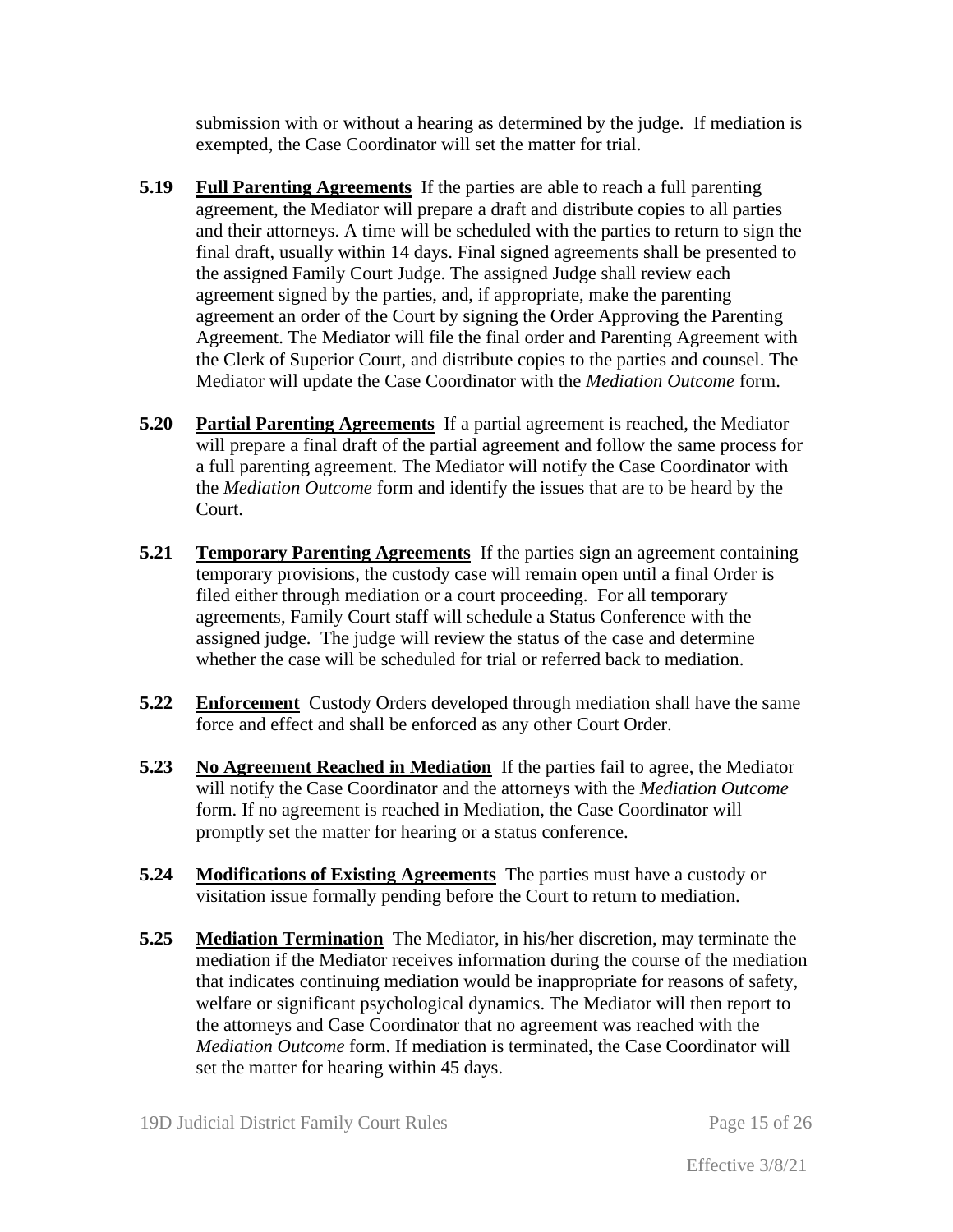- **5.26 Closure of Mediation** A case will be considered closed in mediation once the parties have reached an agreement, attended Orientation and at least one mediation session without an agreement, reached a consent order through their attorneys or voluntarily dismissed. If the case has been voluntarily dismissed, the moving party shall provide appropriate documentation to the Case Coordinator. The Case Coordinator will not calendar for court any custody or visitation complaint that has not been closed in mediation.
- **5.27 Inadmissibility** All verbal or written communications from either or both the parties to the Mediator or between the parties in the presence of the Mediator made in a proceeding pursuant to these Rules are absolutely privileged and inadmissible in Court. Neither the Mediator nor any party or other person involved in mediation under these Rules shall be called to testify as to communications made during or in furtherance of such mediation sessions, provided there is no privilege as to communications made in furtherance of a crime, implied threat or fraud.
- **5.28 Correspondence with Attorneys** The Mediator will deliver any written communication to attorneys by fax, email, or the boxes located in the courthouse.
- **5.29 Interpreter** The parties shall notify the Family Court Office or the Mediation Office if an interpreter is needed for mediation. If an interpreter is requested at the time of filing, Family Court Staff will wait until service has been obtained and then refer the case to the Mediation Office for scheduling. The Mediation Office may schedule the Orientation and Session as a combined event.
- **5.30 Family Court Time Standards** The Family Court time standards are goals as established by the statewide Family Court Advisory Committee under the direction of the North Carolina Supreme Court. The following time frames represent maximum time limits that are goals for custody matters. Unless otherwise specified, "days" are calendar days.

#### **Event Time from Filing of Complaint**

a. Temporary Custody Orders, if requested by one or both parties:

|             | $(1)$ in 90% of cases<br>$(2)$ in 100% of cases | Within 30 days<br>Within 45 days |
|-------------|-------------------------------------------------|----------------------------------|
| $h_{-}$     | Orientation to Mediation Scheduled:             |                                  |
|             | $(1)$ in 100% of cases                          | Within 45 days                   |
| $c_{\cdot}$ | <b>Mediation Sessions Completed:</b>            |                                  |
|             | $(1)$ in 90% of cases                           | Within 90 days                   |

19D Judicial District Family Court Rules Page 16 of 26

Effective 3/8/21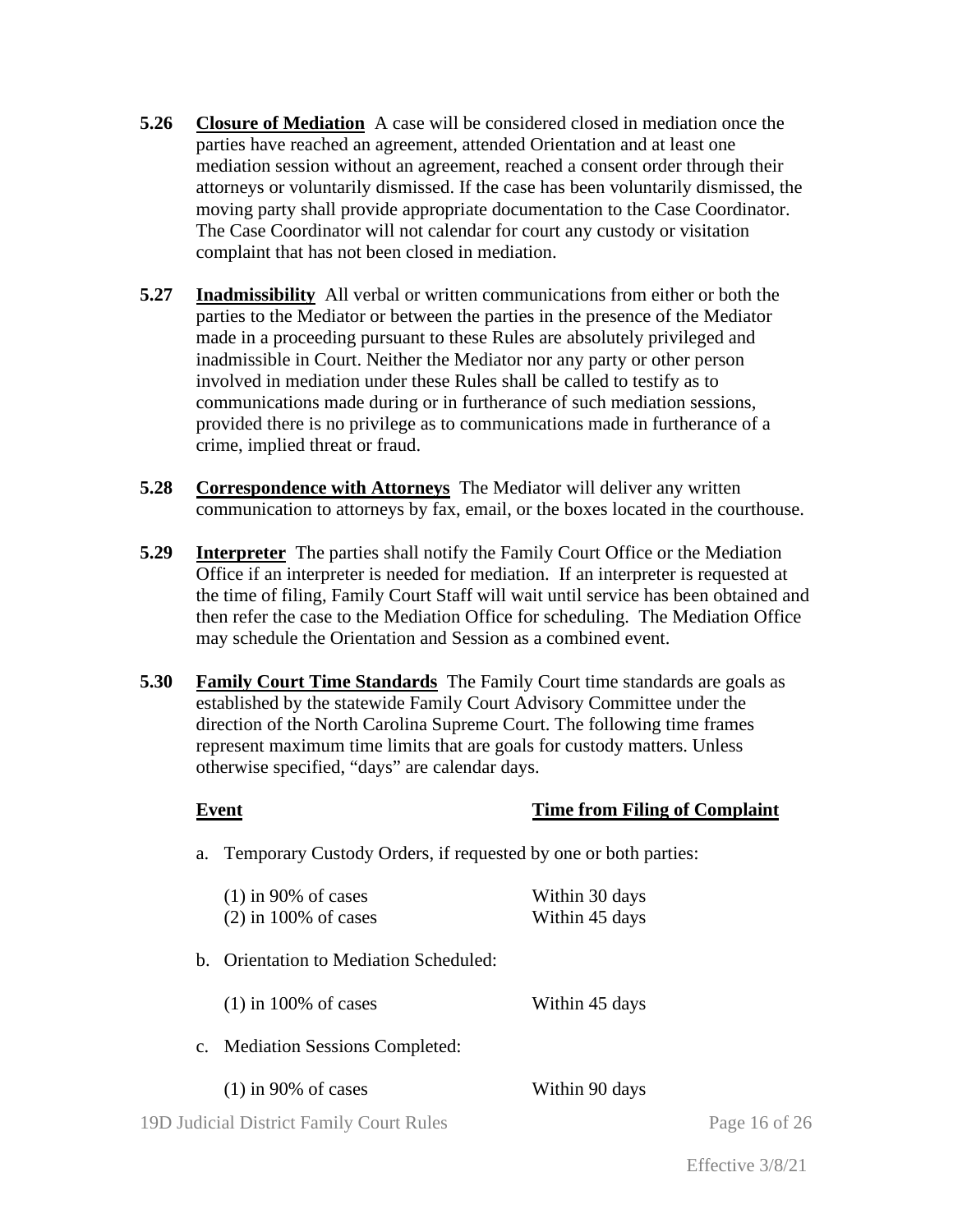| $(2)$ in 98% of cases<br>$(3)$ in 100% of cases | Within 120 days<br>Within 150 days |
|-------------------------------------------------|------------------------------------|
| d. Orders Entered:                              |                                    |
| $(1)$ in 90% of cases<br>$(2)$ in 100% of cases | Within 150 days<br>Within 180 days |

#### **Rule 6 Child Support Procedures**

**6.1 New Actions, Modifications or Any Pleading Seeking Child Support** After a party has contacted the Case Coordinator as required by these Rules, the party may file the pleading with the Clerk of Court. If the party does not file the pleading within 10 days of contacting the Case Coordinator, the party must notify the Case Coordinator.

Any non IV-D child support motion for modification or termination that has no other active pending domestic issues shall be calendared and heard in regularly scheduled sessions of Civil Court. If it involves a complex or lengthy issue it should be referred to Family Court for assignment and scheduling.

- **6.2 Scheduling** If requested, the Case Coordinator shall set a temporary child support hearing within 45 days of the request (unless paternity is involved).
- **6.3 IVD Issues in Domestic Cases** If a IVD issue is scheduled in Domestic Court in conjunction with other domestic issues, the IVD attorney shall receive notice of the hearing by the moving party.
- **6.4 Collateral matters in IVD Cases** Pursuant to NCGS 110-130.1(c), any nonchild support or collateral matter filed in a Title IV-D action in this District shall be dismissed upon being calendared in court. The Clerk of Superior Court should provide anyone attempting to file such matter a copy of this rule prior to filing.
- **6.5 Responsibility of Moving Party at the Time of Filing** The moving party shall serve on the opposing party:
	- (1) The pleading; and
	- (2) The Notice of Hearing and Certification of Judicial Assignment including any temporary hearing dates.
- **6.6 Presence Required** Both the parties and their attorneys, if any, shall be present at the hearing.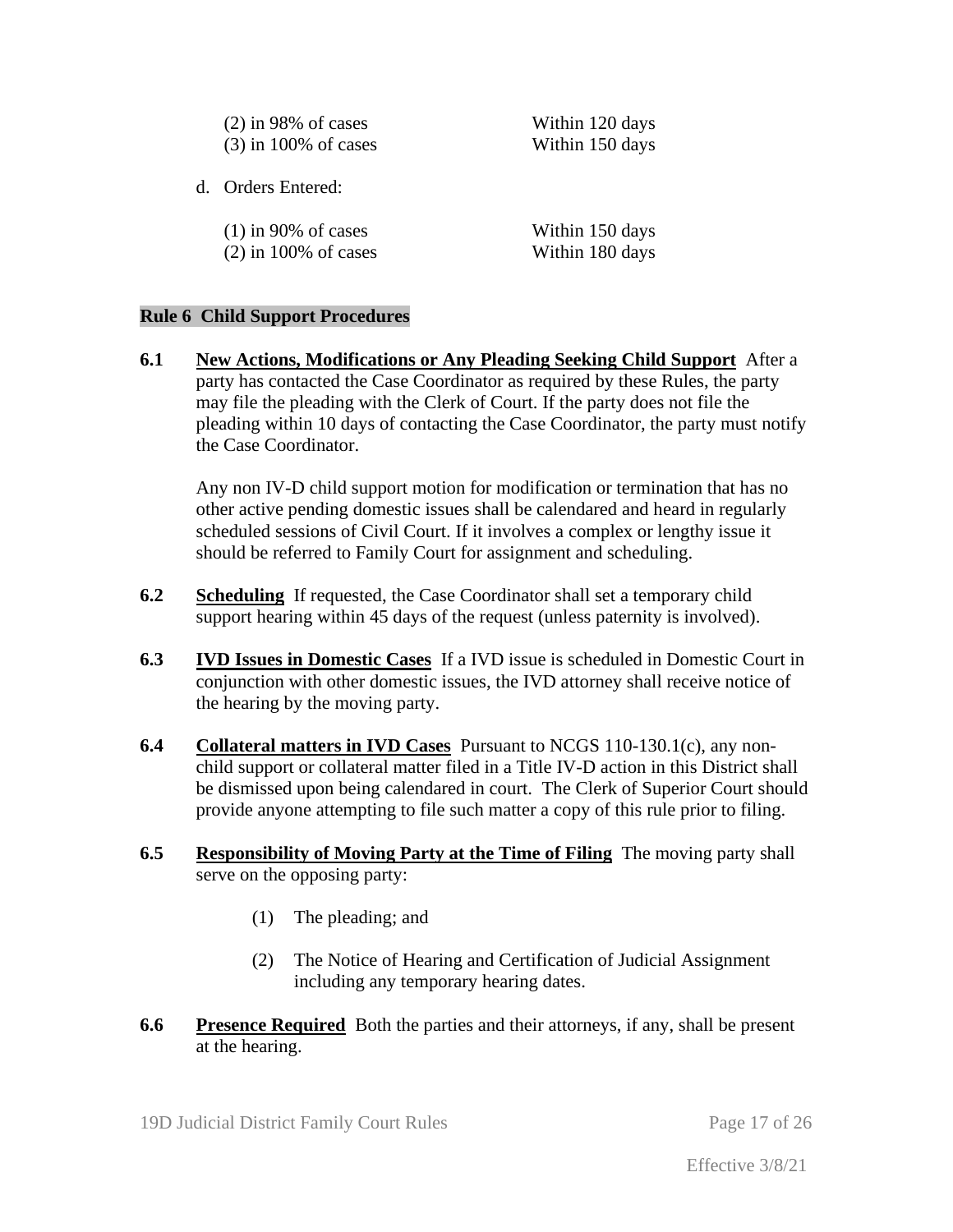- **6.7 Proof Required** Parties shall exchange documentation of income (W-2, federal tax return, pay stubs, etc.) and insurance costs at or before the hearing.
- **6.8 Establishment of a Permanent Child Support Order** If at the hearing both parties and the presiding judge agree, the Court may proceed with the establishment of a permanent order of child support.
- **6.9 Pre-Trial Conferences** Pre-Trial Conferences are not required unless requested by a party or ordered by the assigned Family Court Judge.
- **6.10 Settlement Proceedings** Cases may be sent by the Chief District Judge, or designee, to mediation by motion and order after notice of hearing to all parties, or by a Consent Order signed by the parties, or in the discretion of the presiding Judge.
- **6.11 Family Court Time Standards** The Family Court time standards are goals as established by the statewide Family Court Advisory Committee under the direction of the North Carolina Supreme Court. The following time frames represent maximum time limits that are goals for child support matters. Unless otherwise specified, "days" are calendar days.

#### **Event Time from Filing of Complaint**

a. Temporary Child Support Orders entered, if requested, and do not involve paternity determinations:

| $(1)$ 90% of cases  | Within 30 days of filing |
|---------------------|--------------------------|
| $(2)$ 100% of cases | Within 45 days of filing |

b. Permanent Orders entered:

| $(1)$ 75% of cases  | Within 90 days of service  |
|---------------------|----------------------------|
| $(2)$ 90% of cases  | Within 180 days of service |
| $(3)$ 100% of cases | Within 270 days of service |

#### **Rule 7 Post-Separation Support, Alimony and Modification of Alimony Procedures**

- **7.1 Actions for Post-Separation Support and Alimony** After a party has contacted the Case Coordinator as required by these Rules, the party may file the pleading with the Clerk of Court. If the party does not file the pleading within 10 days of contacting the Case Coordinator, the party must notify the Case Coordinator.
- **7.2 Scheduling** The Case Coordinator shall set the issue of post-separation support for hearing within 60 days of the request. The Case Coordinator shall set alimony issues for a Status Conference within 120 days of the filing of the pleading.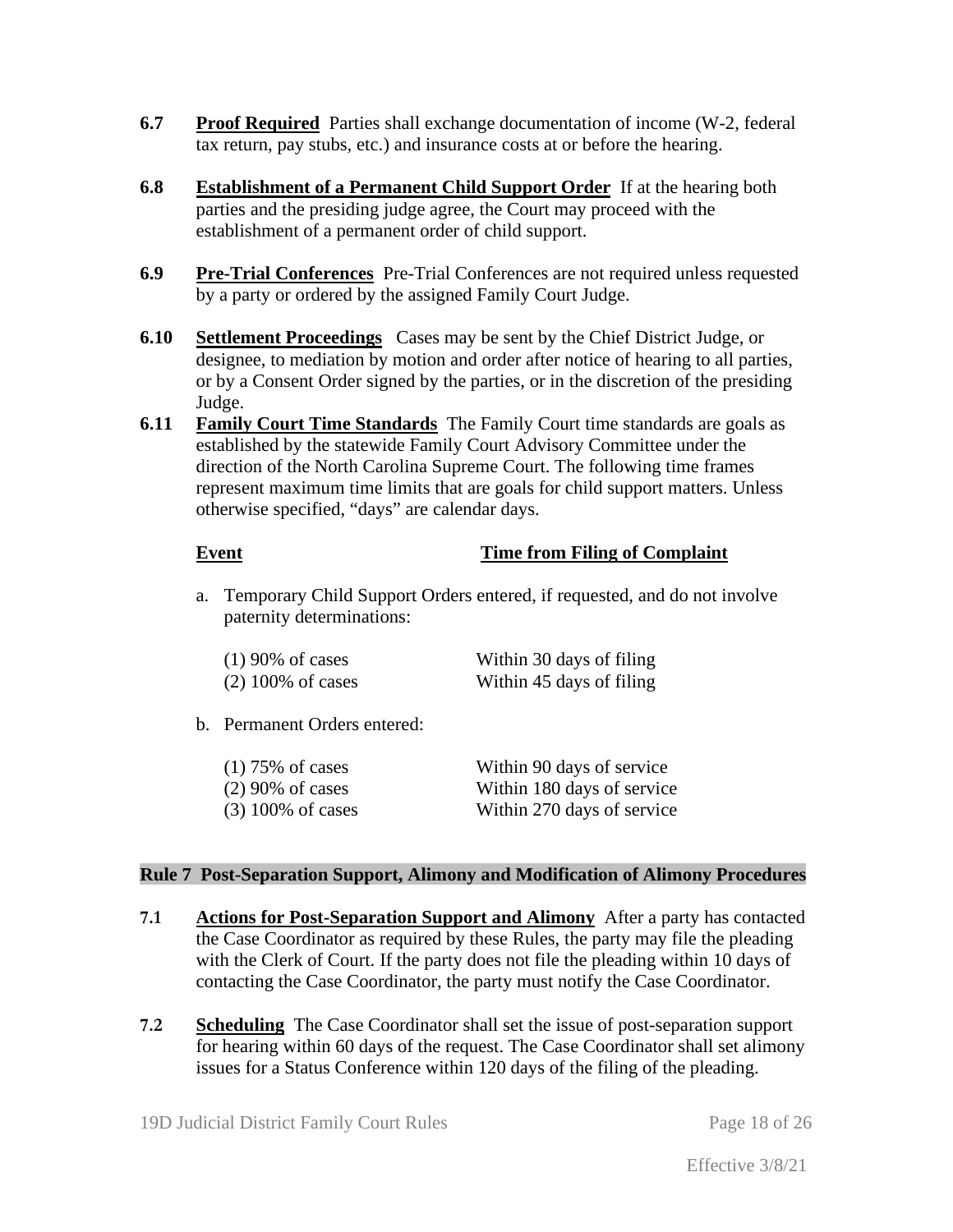- **7.3 Mandatory Use of Financial Affidavits** It shall be mandatory that the financial affidavit form adopted in this district be used in cases seeking post-separation support and/or alimony.
- **7.4 Responsibility of the Moving Party at the Time of Filing** The moving party must serve the other party with the following:
	- (1) the pleading seeking post-separation support and/or alimony and (2) the Notice of Hearing and Certification of Judicial Assignment.
- **7.5 Responsibilities of Moving Party before the Post-Separation Support Hearing** The moving party must serve the completed financial affidavit and proof of income for the previous thirty days on the opposing party fourteen days prior to the hearing.
- **7.6**
- **7.7 Responsibility of the Opposing Party Before the Post-Separation Support Hearing** The opposing party must serve the completed financial affidavit and proof of income for the previous thirty days on the moving party seven days prior to the hearing.
- **7.7 The Post-Separation Support Hearing** Both parties must file the completed financial affidavits with the court at or before the hearing. Any filed financial affidavit is deemed to be before the Court as evidence offered in the PSS hearing and is subject to cross-examination and objection. Both parties and their attorneys, if any, shall be present at the hearing.
- **7.8 Initial Status Conference** At the Initial Status Conference, the Judge shall enter a Scheduling Order including a requirement that the parties and their counsel attend a mediated settlement conference or, if the parties agree, other settlement procedure, unless excused by the Court for good cause shown.
- **7.9 Affidavits for the Alimony or Modification of Alimony Hearing** Unless otherwise set in the Scheduling Order, the parties shall exchange financial affidavits and proof of income thirty days prior to mediation/judicial settlement conference or thirty days before the hearing if ADR is waived. Trial will be scheduled after the parties have filed Certificates of Service indicating the affidavits have been exchanged. Parties are under a continuing obligation to file updated financial affidavits reflecting any substantive changes.
- **7.10 Family Court Time Standards** The Family Court time standards are goals as established by the statewide Family Court Advisory Committee under the direction of the North Carolina Supreme Court. The following time frames represent maximum time limits that are goals for post separation and support matters and alimony matters. Unless otherwise specified, "days" are calendar days.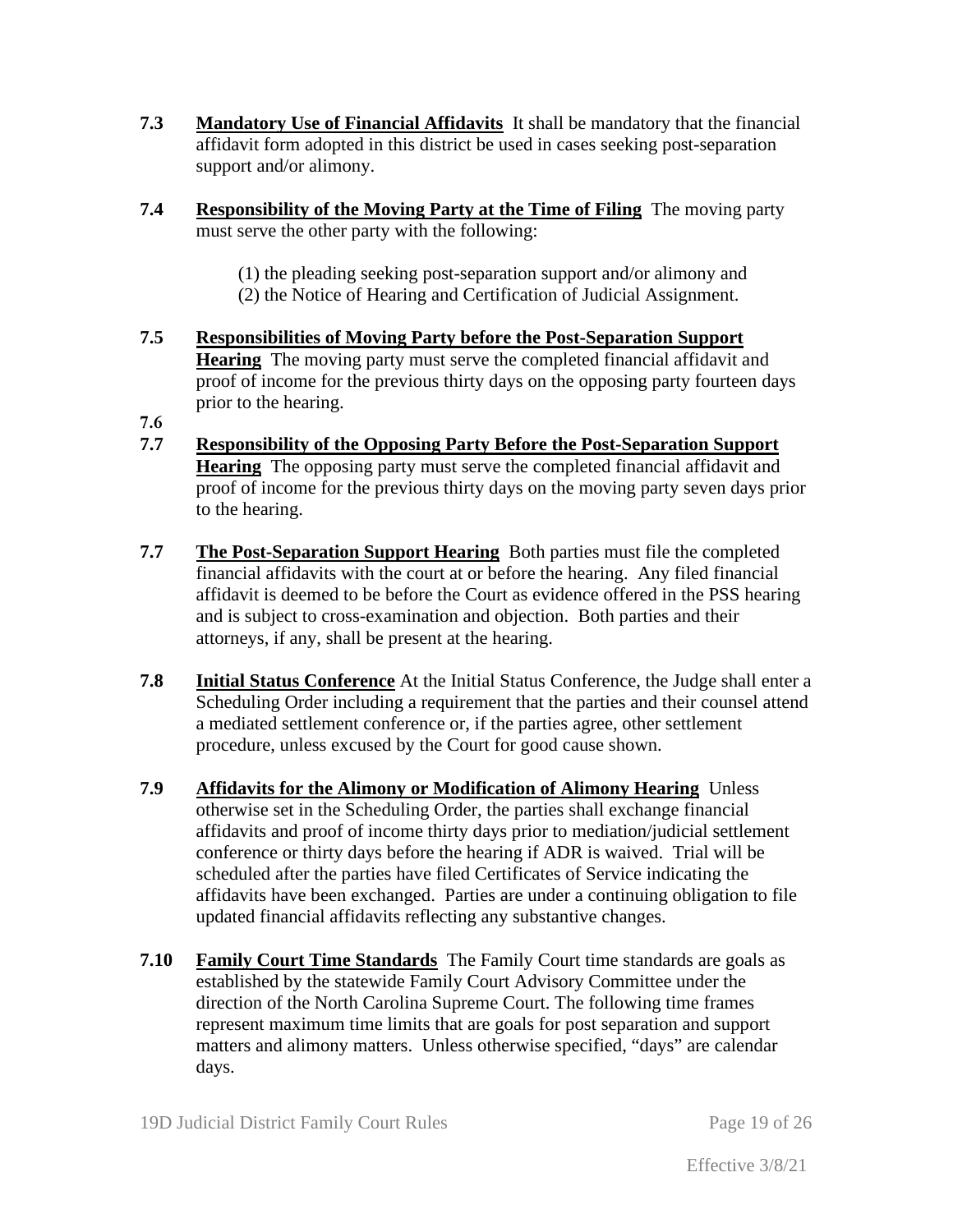#### **Event Time from Filing of Complaint**

|                            | <b>Post Separation Support</b>              |                                                        |  |
|----------------------------|---------------------------------------------|--------------------------------------------------------|--|
| Order entered 75% of cases |                                             | Within 60 days                                         |  |
|                            | 100\% of cases                              | Within 90 days                                         |  |
| Alimony                    |                                             |                                                        |  |
| a.                         | <b>First Status Conference</b>              | 120 days                                               |  |
| b.                         | Completion of ADR*                          | $210$ days                                             |  |
| $C_{\rm}$                  | Final Pre-Trial Conference                  | 240 days                                               |  |
| $d$ .                      | <b>Start of Trial</b>                       | 270 days                                               |  |
| e.                         | Order entered 90% of cases<br>100% of cases | Within 270 days of filing<br>Within 365 days of filing |  |

\* Completion of mediation session(s) – not when report is filed

#### **Rule 8 Equitable Distribution Procedures**

- **8.1 Actions for Equitable Distribution** After a party has contacted the Case Coordinator as required by these Rules, the party may file the pleading with the Clerk of Court. If the party does not file the pleading within 10 days of contacting the Case Coordinator, the party must notify the Case Coordinator.
- **8.2 Scheduling** The Case Coordinator shall set the issue of interim distribution, if requested, for hearing within 60 days of the request.

These are the court events anticipated for the typical equitable distribution case:

- Initial Status Conference set within 120 days of filing
	- Initial Pretrial Conference Pretrial Order due
	- Final Pre-trial Conference
	- Trial
- **8.3 Inventory Affidavit** The form adopted in this district must be used unless all parties, and the assigned judge, consent to a different form. If a different form is approved, all parties must submit their data on that single form. Once finalized, the *Inventory Affidavit* will be submitted to the Court as a single document.
- **8.4 Responsibility of Initiating Party** Within 90 days after service of a claim for equitable distribution, the party who first asserts the claim shall prepare and serve upon the opposing party an equitable distribution *Inventory Affidavit* listing all property claimed by the party to be marital property and all property claimed by the party to be separate property, and the estimated date-of-separation fair market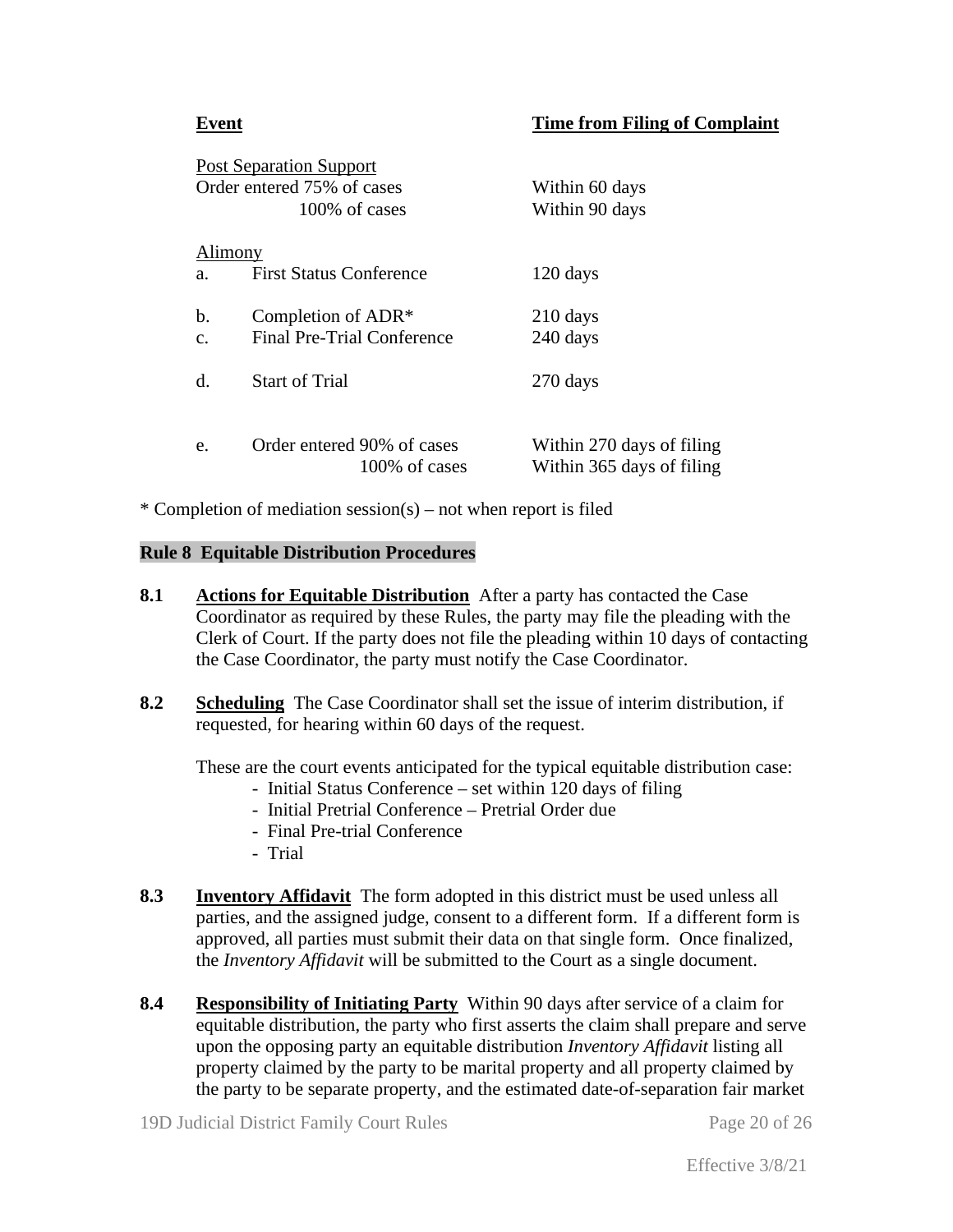value of each item of marital and separate property in accordance with N.C.G.S. 50-21(a).

- **8.5 Responsibility of Responding Party** Within 30 days after service of the *Inventory Affidavit*, the party upon whom service is made, shall list all property claimed by the party to be marital property and all property claimed by the party to be separate property, and the estimated date-of-separation fair market value of each item of marital and separate property to the original affidavit.
- **8.6 Exchange of Affidavits/Worksheet** The parties shall continue to exchange the affidavit until such time as each party has listed their contentions as to the classification, value, possession, and proposed distribution of all property to be divided. Every block for each item listed on the affidavit shall be completed. All incomplete fields, including "TBD", must be updated within thirty days unless extended by the assigned judge. The failure of any one party to provide a complete listing without good cause constitutes substantial evidence of a lack of good faith. Prior to mediation, it is expected that the parties will have in their possession a full and final listing of all property that the trial judge may be asked to distribute.

It is the intent of the Court that the parties list the items that are identified and the values as close as possible so that a Pre-Trial Order may be completed. If there are items where value cannot be determined, the parties should be prepared to have a plan for the Court, previously discussed with the opposing counsel, as to how values can be determined: i.e., appraisals, sale, etc. If there are items that need discovery, a plan for discovery should be presented at the Initial Status Conference. It is expected that each party will share with the other party, records that they have in their possession as to items that are clearly marital, and that the parties will cooperate with opposing counsel prior to the Initial Status Conference to allow for access to the records and items for inspection. The Court intends for the parties to exchange data and information so that the proposed Pre-Trial Order may be as thorough as possible at the Pretrial Conference.

- **8.7 Filing the Affidavit** Each time the affidavit is exchanged with the other party, a Certificate of Service shall be filed in the court file. The *Inventory Affidavit* is only filed after it is a full and final listing of all property on a single form.
- **8.8 Initial Status Conference** At the Initial Status Conference, the Judge shall enter a Scheduling Order including a requirement that the parties and their counsel attend a mediated settlement conference or, if the parties agree, other settlement procedure, by a specified date unless excused by the Court for good cause shown. The parties may avoid an Initial Status Conference if they submit a Consent Scheduling Order to Family Court in advance. Deadlines listed in any Scheduling Order may be extended for good cause by the assigned judge.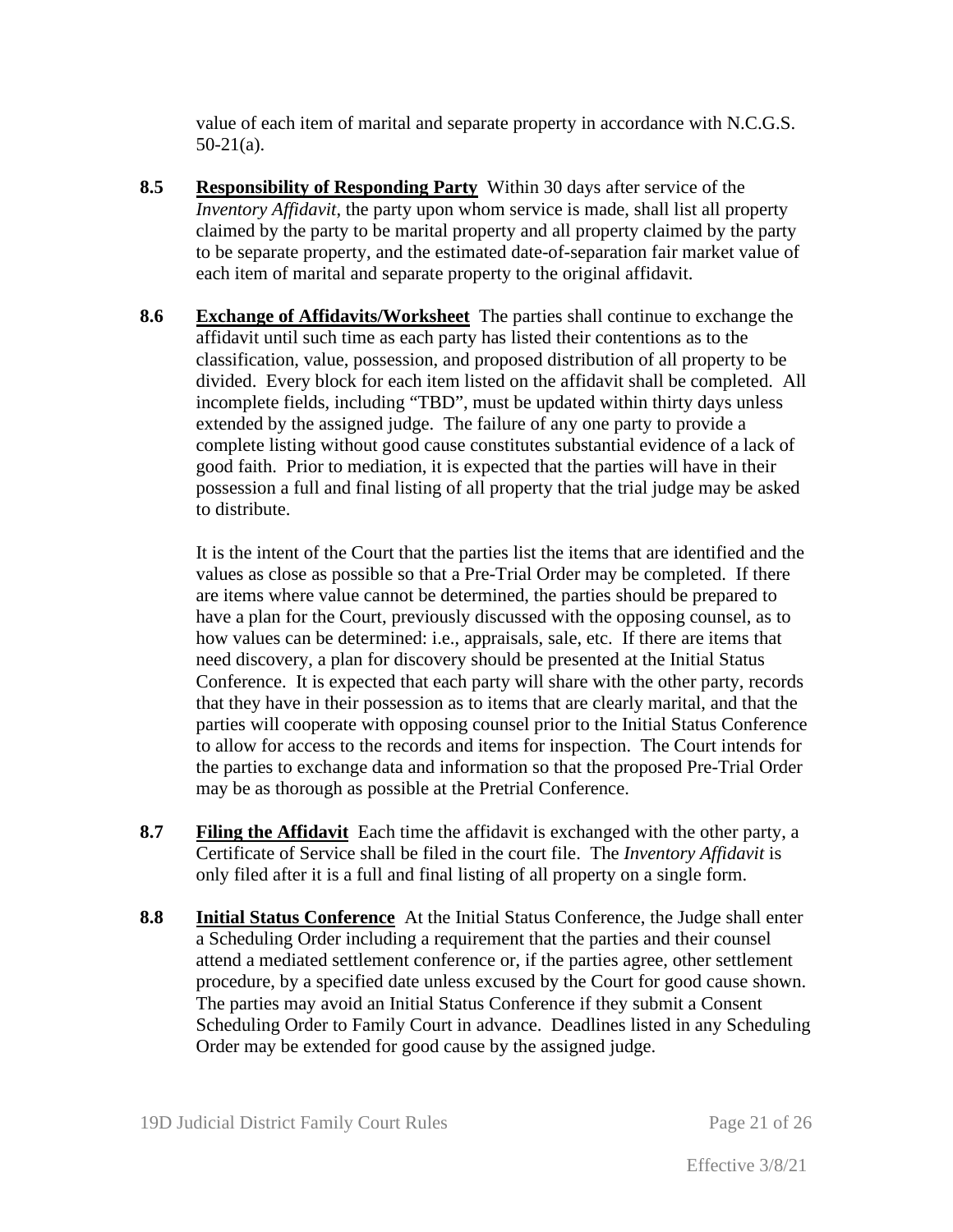- **8.9. Pre-Trial Orders** The Pre-Trial Order shall be filed in accordance with the Scheduling Order or subsequent extensions granted by the Court. The Court retains its authority, based on the evidence, to make findings of fact, conclusions of law and orders regarding value, classification or distribution to affect an equitable division of the property not withstanding the stipulations of the parties.
- **8.10 Pre-Trial Conference** After the Pre-Trial Order is filed, the Case Coordinator will schedule a fifteen minute Pretrial Conference for the parties to narrow the issues and set a trial date.
- **8.11 Fast Track to Mediation** At any time, the parties may enter a Consent Order referring a case to mediation and selecting a mediator as otherwise described in these Rules.
- **8.12 Expedited Equitable Distribution Trial** At the Initial Status Conference, the parties may request to bypass settlement procedures and expedite an equitable distribution trial. Upon consent of the assigned judge, the Case Coordinator shall schedule the case for trial without further discovery.
- **8.13 Supreme Court Rules** These Rules are supplemental to the Rules of the North Carolina Supreme Court Implementing Settlement Procedures in Equitable Distribution and Other Family Financial Cases. Any conflict between the Rules should be resolved in favor of the Supreme Court Rules. These Rules shall allow for settlement procedures including binding or non-binding arbitration as permitted by law in N.C.G.S. 7A-37.1 and Arbitration Rule 1(b).
- **8.14 Appointment of Mediators** The Court is only permitted to appoint certified mediators. However, the assigned judge will approve a qualified mediator nominated by consent of the parties.
- **8.15 Notification to Mediator** Once a mediator is selected, the Case Coordinator shall send the mediator a copy of the Scheduling Order and a Report of Mediator form. If the mediator is unable to mediate the case by the deadline listed on the Scheduling Order, the mediator shall contact the Case Coordinator.
- **8.16 Report of Mediator** The mediator shall file a report, with a copy to the Case Coordinator, within ten days of the conference.
- **8.17 Judicial Settlement Conferences** Judicial Settlement Conferences (JSC) are only authorized upon the consent of both the assigned judge and the judge presiding over the settlement conference. If an attorney or party is unavailable to attend a JSC within 90 days of the date the case is eligible for JSC scheduling, the case may be transferred to the mediation track by the assigned judge. A request to continue a scheduled JSC must be in writing. Lack of good cause for a continuance or more than one continuance request may result in the case being ordered into mediation by the assigned judge.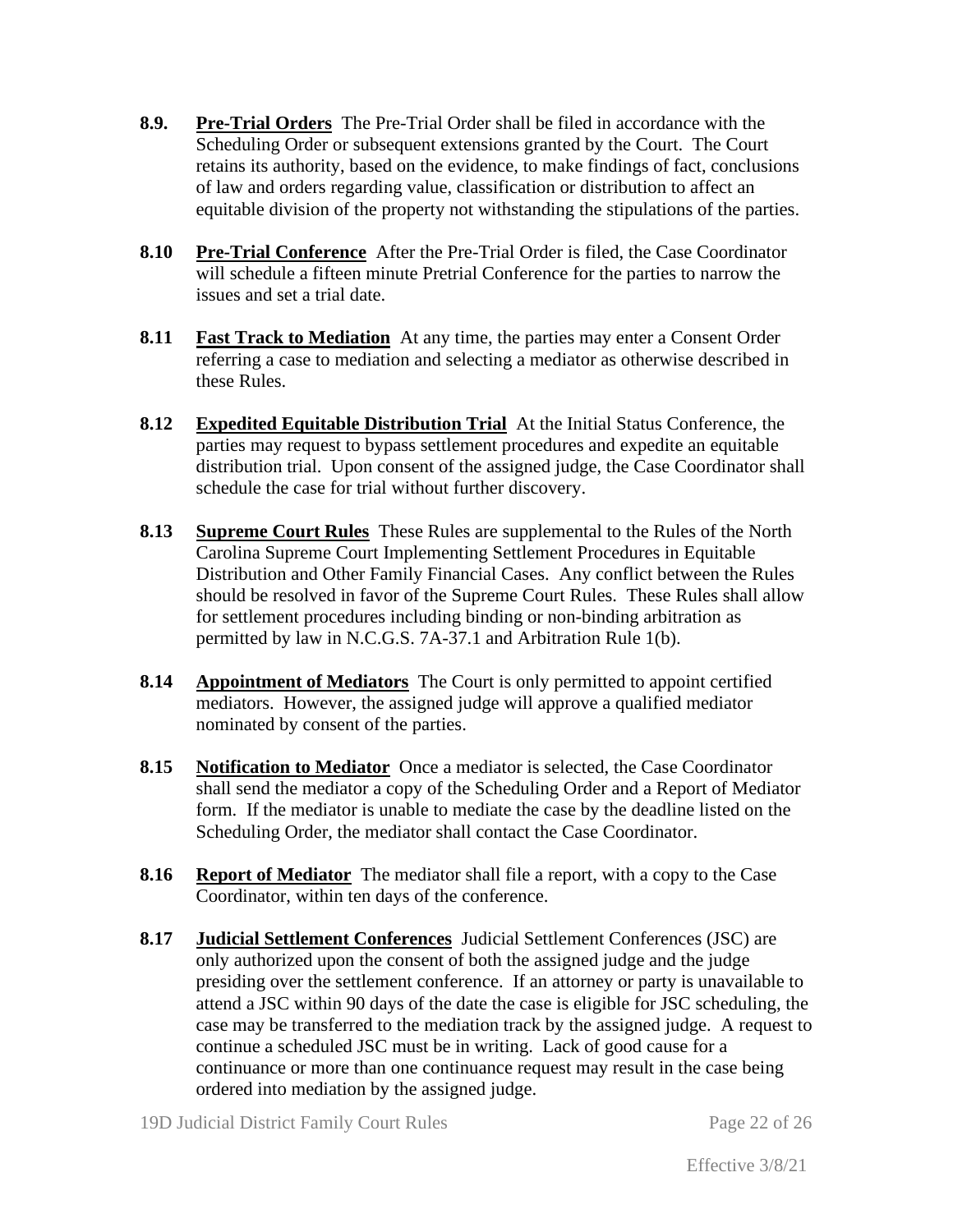- **8.18 Report of Neutral** The neutral shall complete a report, with a copy to the Case Coordinator, within ten days of the conference.
- **8.19 Settlement** If the parties reach a settlement on a case scheduled for trial, they shall immediately notify the Case Coordinator of the settlement.
- **8.20 Family Court Time Standards** The Family Court time standards are goals as established by the statewide Family Court Advisory Committee under the direction of the North Carolina Supreme Court. The following time frames represent maximum time limits that are goals for post separation and support matters and alimony matters. Unless otherwise specified, "days" are calendar days.

| Event<br>a. | <b>First Status Conference</b>                | <b>Time from Filing of Complaint</b><br>120 days       |
|-------------|-----------------------------------------------|--------------------------------------------------------|
| b.          | Completion of ADR*                            | $210 \text{ days}$                                     |
| C.          | <b>Final Pre-Trial Conference</b>             | 240 days                                               |
| d.          | Start of Trial                                | 270 days                                               |
| e.          | Orders entered 90% of cases<br>100\% of cases | Within 270 days of filing<br>Within 365 days of filing |

\* Completion of mediation session(s) – not when report is filed.

#### **Rule 9 Domestic Violence Actions**

**9.1 Collateral Issues in 50B actions** Entry of Orders regarding collateral issues in an action filed pursuant to Chapter 50B are discouraged and should be addressed in a separate action. Any Order entered pursuant to a Chapter 50B action shall be for a fixed period of time not to exceed one year.

#### **Rule 10 Continuance Requests**

**10.1 General Rule** Domestic cases should be addressed at the earliest opportunity, including the first pre-trial or status conference. However, when compelling reasons for continuance are presented, a continuance may be granted for good cause.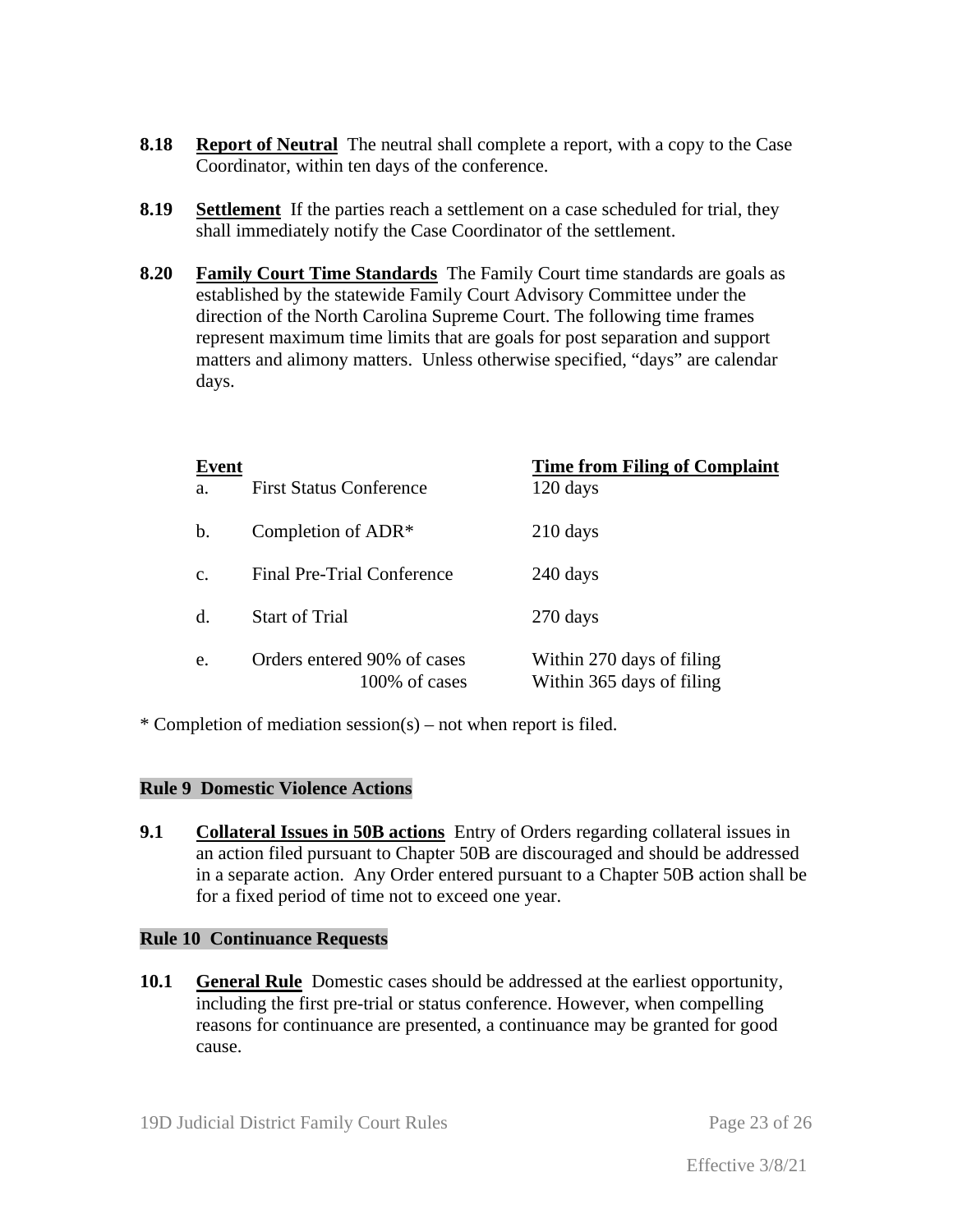- **10.2 Discovery Extensions** Once a trial date has been scheduled, only the assigned judge can approve extensions for discovery if the requested extension date falls within fourteen days prior to trial or falls after the scheduled trial date. Extensions approved by the Clerk are not automatically considered good cause for a continuance to be granted for the trial.
- **10.3 Conflicts** Attorneys shall notify the Court and other counsel or unrepresented party of any other court conflicts as they become known.
- **10.4 Motions** A request for a continuance shall be submitted on the local *Motion for Continuance* form and delivered to the Case Coordinator after filing with a copy to opposing counsel or unrepresented party via the quickest means available. The moving party must also submit an *Order for Continuance* form with the header complete. Any objection to any written request for continuance must be in writing. Oral requests are allowed if they are made on the record in front of the assigned judge as soon as possible after the need for a continuance is known.

If the parties agree that a continuance may be granted, the parties may complete a *Stipulation of Continuance* form and submit it directly to Family Court. The assigned judge may grant or deny the continuance. No party is excused from Court until the Judge has signed a Continuance Order. It is the responsibility of the attorney or unrepresented party to follow-up with the Case Coordinator.

The judge may review the Motion for Continuance or the Stipulation of Continuance out of session or may schedule a hearing. Once the judge has completed the Order, the Case Coordinator shall promptly notify the parties, schedule a new date, file the Order and send copies to all parties with the new date noted

If a rescheduling request is made before the court docket is published and both sides consent, the Case Coordinator may reschedule the matter as long as the new date is reasonably in accordance with the time standards. Otherwise, the Case Coordinator should consult with the presiding Judge.

#### **Rule 11 Timely Orders and Judgments**

- **11.1 Orders and Judgments** All proposed domestic orders or judgments must be submitted to the court within 30 days following the ruling by the judge. The party preparing the proposed judgment or order shall provide a copy of the proposed document to the opposing party three days (six if by mail) prior to submitting the document to the judge. The Family Court Coordinator will schedule a status conference for any case with an order due.
- **11.2 Delinquent Orders and Judgments** Parties delinquent in submitting proposed orders and judgments shall be identified to the Chief District Court Judge or the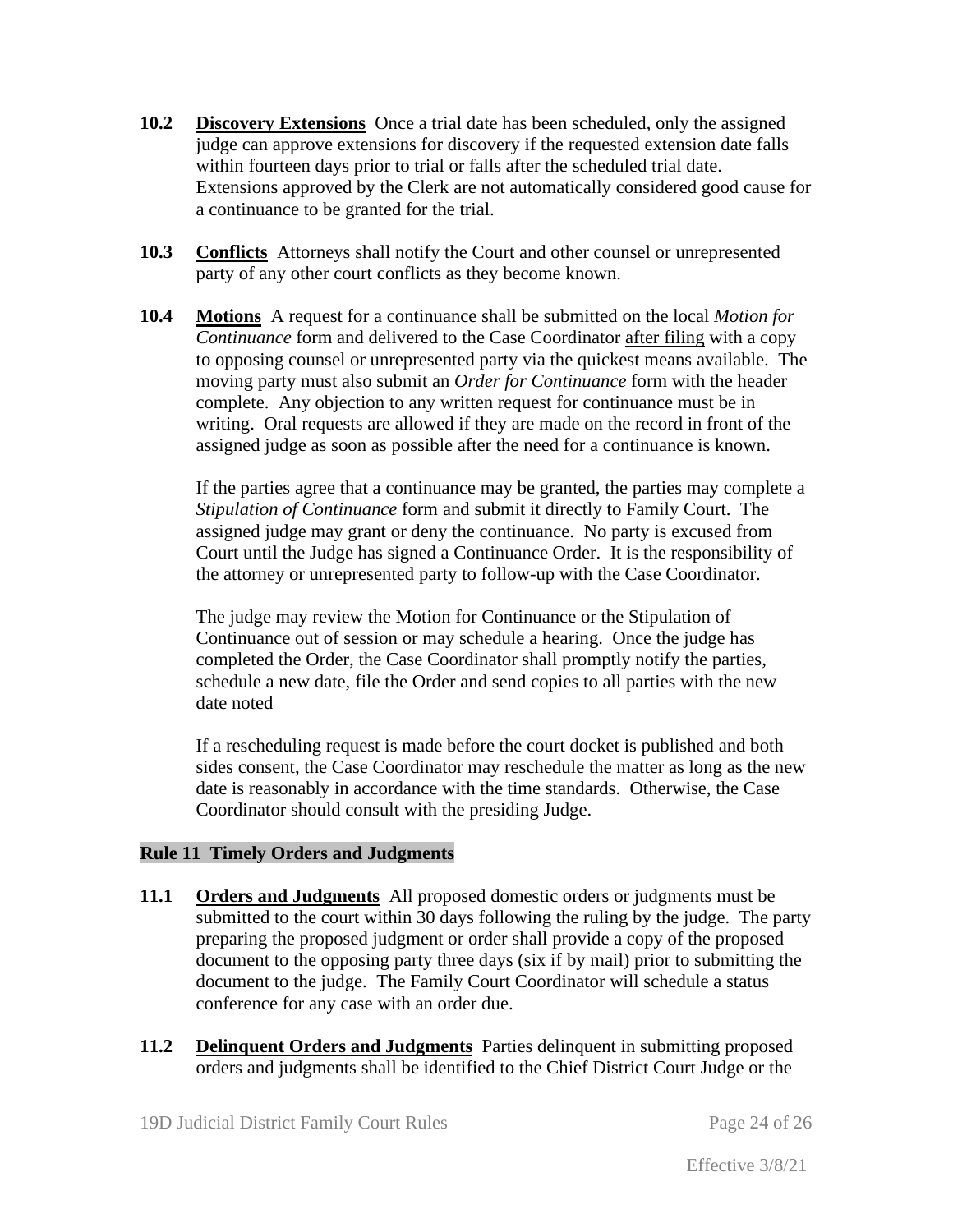assigned Family Court Judge and sanctions or penalties may be imposed as deemed appropriate and as allowed by law.

**11.3 Rulings** In any case where a ruling is not given immediately at the conclusion of the hearing or trial, the judge should announce in court a date and time within 30 days for the ruling to be issued and the Coordinator shall calendar the case for that date. If no date is announced and no ruling is entered within thirty days from the hearing, the Coordinator shall calendar the case for status during the judge's next status session or other appropriate court date if the judge has been reassigned to another county. If no ruling is entered at that time, the Coordinator shall schedule the case for review during the judge's status sessions or other appropriate court date until the ruling is entered.

### **Rule 12 Sanctions**

- **12.1 Failure to Comply** Failure to comply with these Rules may subject the parties and/or their attorneys to such sanctions as allowed by law and deemed appropriate by the assigned Family Court Judge. The purpose of this section is to encourage an efficient flow of cases and is not designed to create an unfair advantage to one party. The sanctions may include, but are not limited to:
	- (1) Dismissal by the Court of all or any part of any claim for relief or pleading; or
	- (2) Disallowance of evidence and/or testimony; or
	- (3) Payment of a fine; or
	- (4) Payment of the reasonable cost incurred by a party due to the other party's non-compliance with these Rules; or
	- (5) Payment of the opposing party's reasonable attorney's fees.

#### **Rule 13 Remanded Cases**

**13.1 Remands** When cases are remanded by the Appellate Division, appellant's counsel shall promptly notify the Case Coordinator so that the case can be scheduled for a pre-trial conference within 30 days of being notified by appellant's counsel.

#### **Rule 14 Telephone Conferences**

**14.1 Telephone Conferences** The Court may, in its discretion, order or allow oral argument on any motion by telephone conference call or speaker phone conference call, provided that all participants to the conference can be heard by all other parties at all times during the conference call. The attorney shall schedule